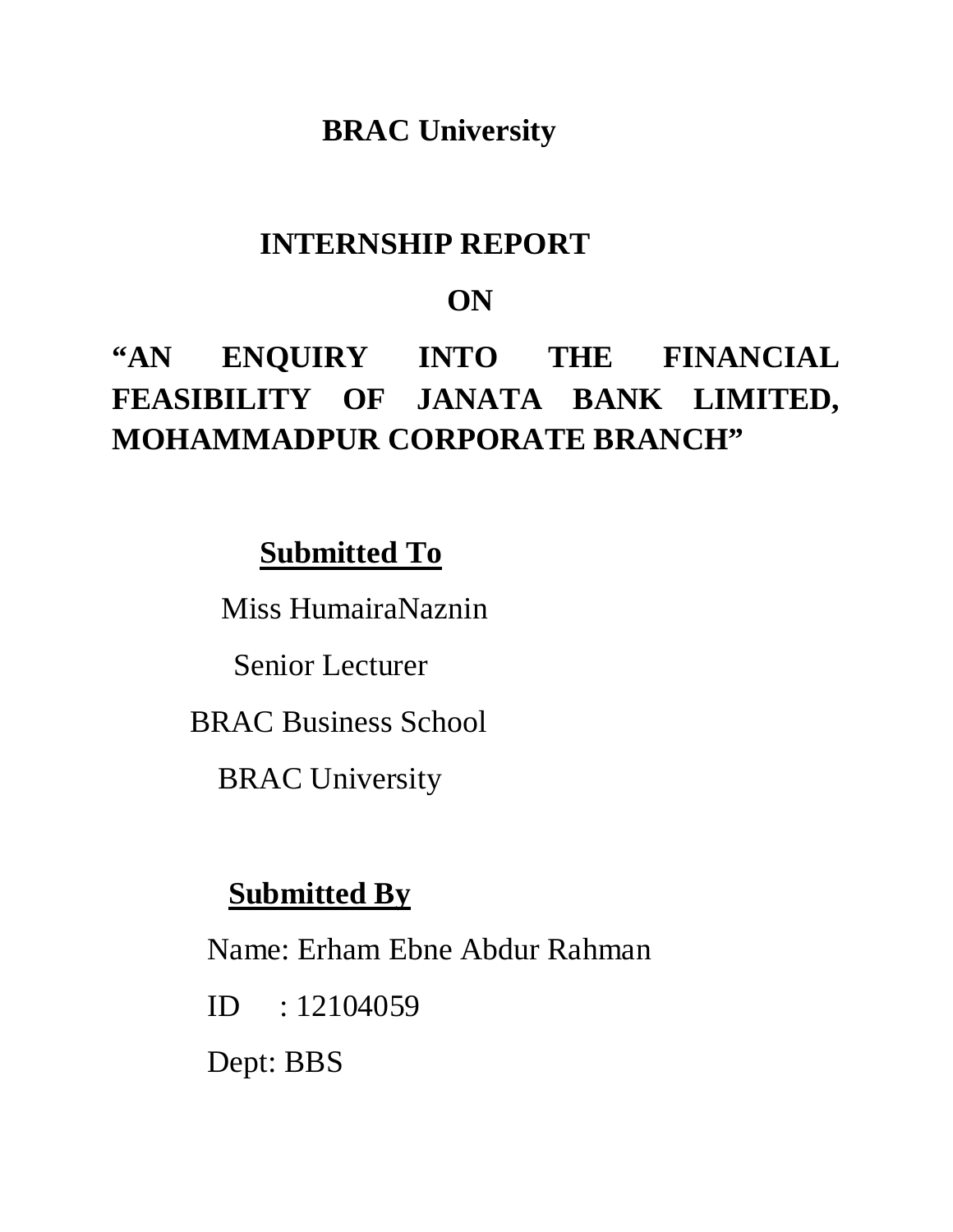# **Letter of Transmittal**

Date: 17.01.2016.

Miss HumairaNaznin

Senior Lecturer,

BRAC Business School,

BRACUniversity.

Subject: Submission of Internship Report on "An Enquiry into the financial feasibility of

Janata Bank Limited,Mohammadpur Corporate Branch"

Dear Miss,

I have tried my best to follow the guidelines that were discussed in informal meets in writing this report.

The whole experience of this report writing enabled me to bridge the gap between classroom learning and real life situations to a great extent. It gave me an exposure to what consists of Bank's profitability, whether this bank's branch is practicing it's banking activities to generate and increase profit or it is achieving it through various non- banking activities. I thank you for providing me with the opportunity and continuous support.

Sincerely yours,

Name : Erham Ebne Abdur Rahman

ID : 12104059

Dept : BBS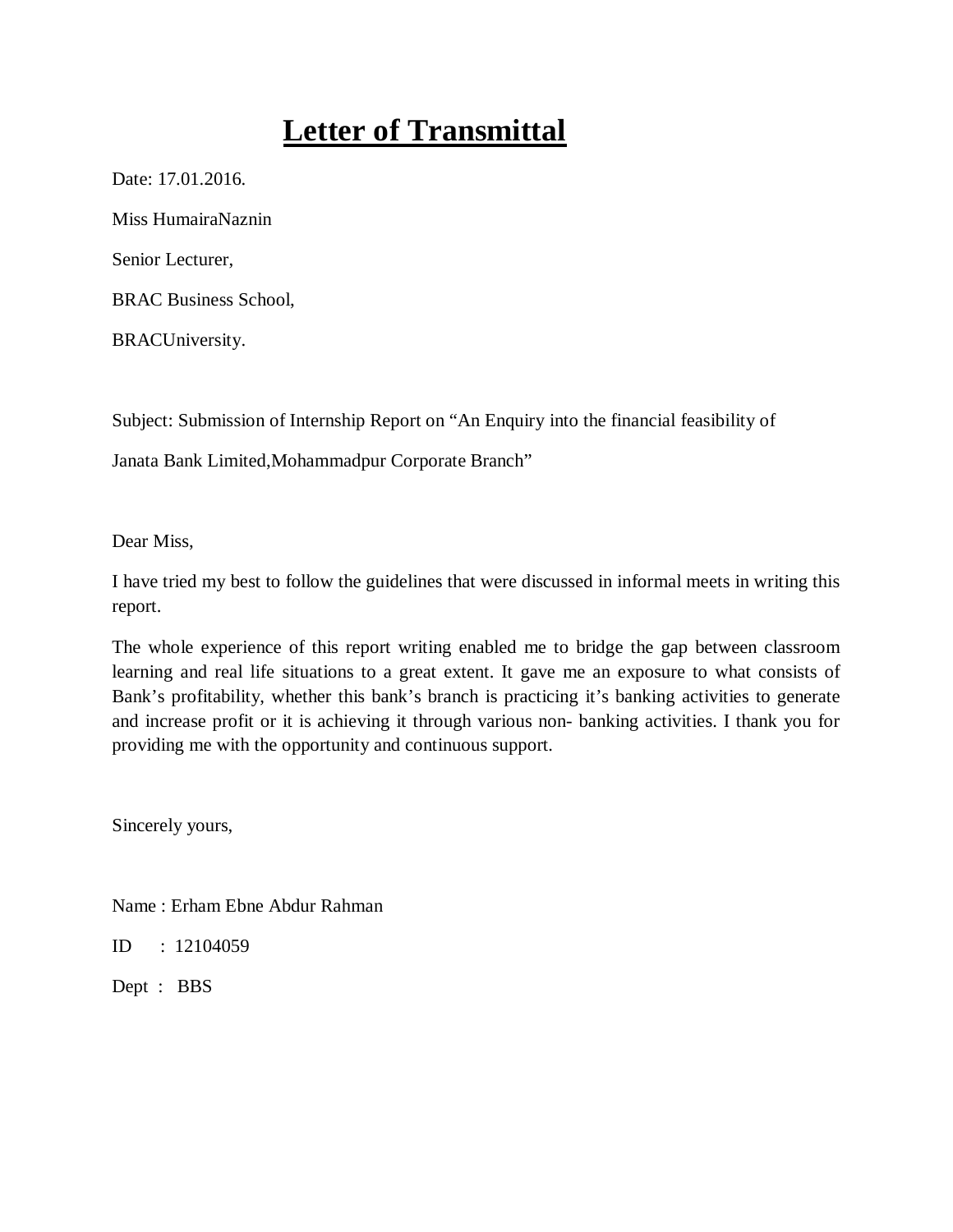# **Ackowledgement**

At the very outset of this report I would like to express my gratitude to Almighty Allah. Then comes the name of my honorable supervisor Miss HumairaNaznin. Special thanks must be given to the employees of Janata Bank Ltd-Mohammadpur corporate branch who have given sincere answers to my queries and required information which was needed to understand their activities.

This report is intended to provide the idea about the banking feasibility and the role of banking activities in the overall bank's profit. If it does so, I will regard I have done what I wanted.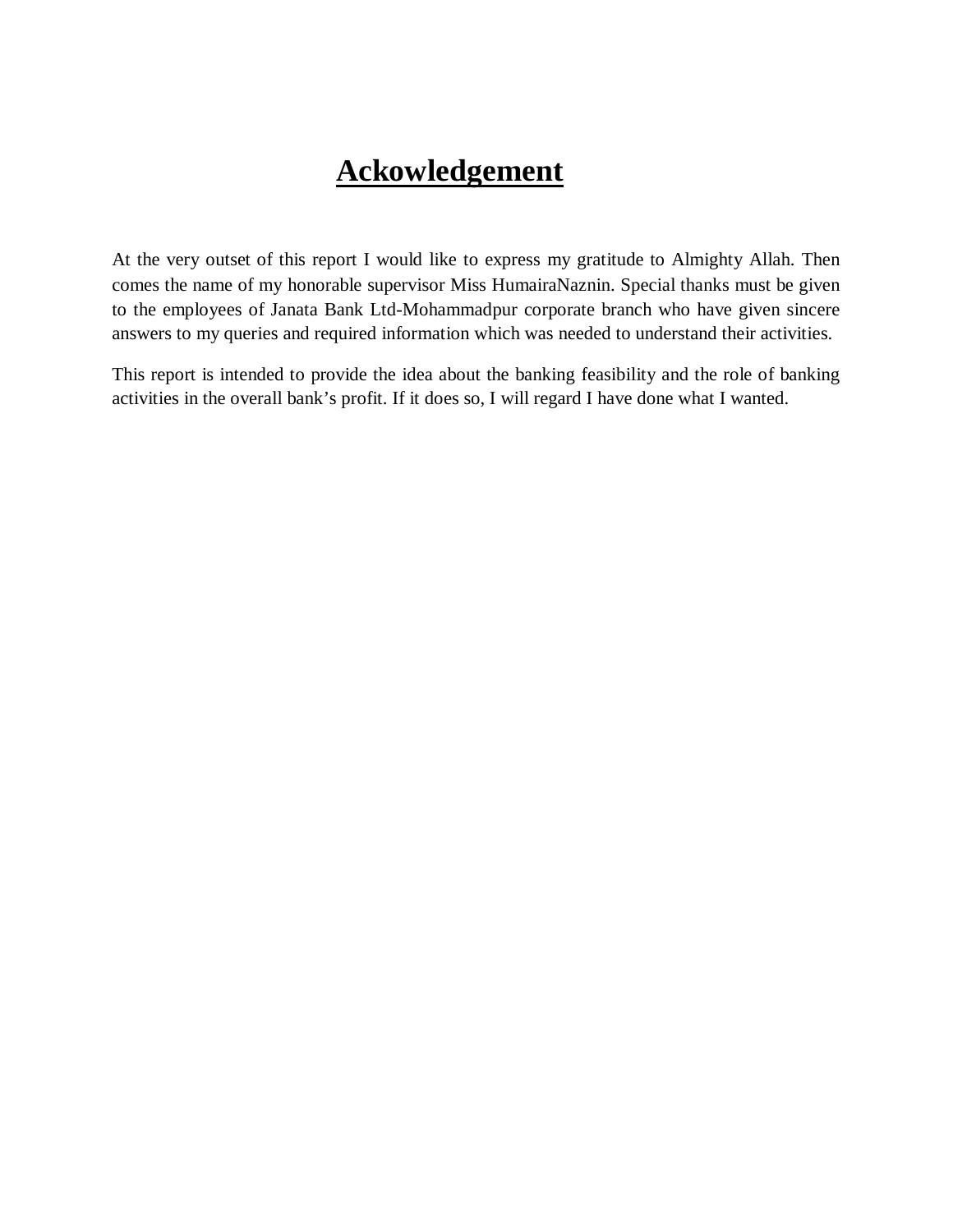| <b>Table of Contents</b> | <b>Pages</b>                                      |              |
|--------------------------|---------------------------------------------------|--------------|
|                          |                                                   |              |
| Chapter 1                | Introduction of the Company                       | $\mathbf{1}$ |
| Chapter 2                | <b>Job Analysis</b>                               | 6            |
| Chapter 3                | Composition of Total Deposits, Loans and Advances | 12           |
| Chapter 4                | Conclusion                                        | 23           |
|                          | Appendix                                          |              |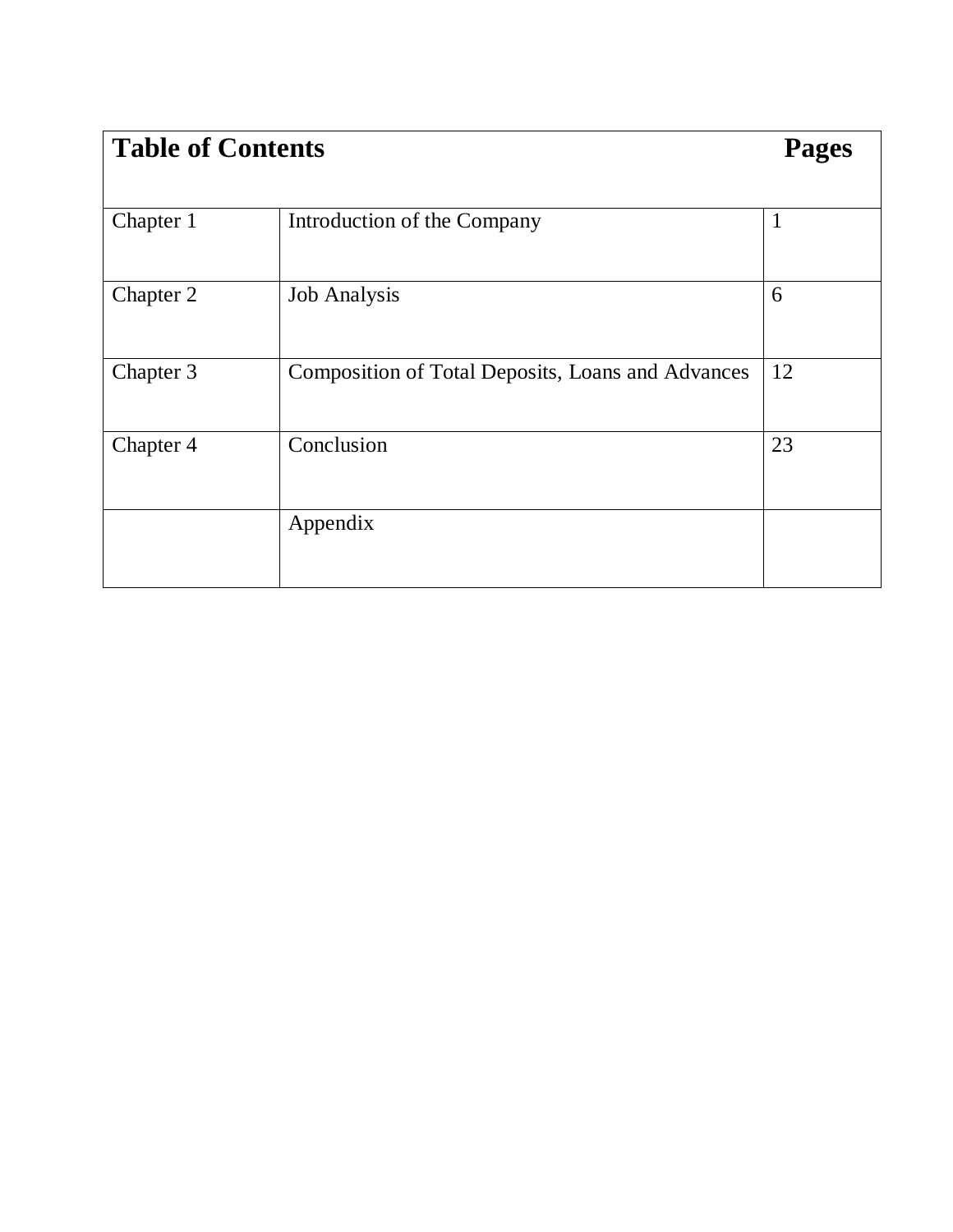# **Executive Summary**

Internship is an integral part of BBA program. The objective of this program is to expose the students to organizational work environment. I got an opportunity to go through such a program. I was assigned to work as an intern in Janata Bank Limited- Mohammadpur Corporate Branch.

The report is on "An enquiry into the financial feasibility of Janata Bank Limited, Mohammadpur Corporate Office". The  $1<sup>st</sup>$  part of this report is concerned with my overall experience with this branch. The  $2<sup>nd</sup>$  part stands for the analysis.

My focus was to answer how the branch is generating as well as increasing profit. Being a bank, it is supposed to do so by concentrating on banking activities. Non-banking activities are not considered to be avoided but the bank should not pay more attention to it than its core banking activities.

The data represents year 2012, 2013 and 2014. Initially in 2012, total income consisted of more portion generated by banking activities. It was 53%. After that, the total income has been made more from profit generated by non-banking activities.

In my analysis part, I have taken the weighted average interest receivables on loans and weighted average interest payables on deposits.

It is evident that, this branch takes on more deposits than it gives loans. For example, in the last year, total deposits taken were Tk.235.21.66, 971 and total loans made were only Tk. 61, 82, 09,510. However, the interest spreads were positive. Interests paid on deposits hold the largest portion of expenses.

In my analysis, Midterm loans hold the highest portion for interest receivables (58%-92%). Similarly, Weighted Average Interest payables for Midterm deposits are the largest. Midterm deposits have greater weights every year.

After all the analysis, it can be said that, this branch is profitable but since 2012, it has been increasing it's profit through non banking activities. It has been more focused on the wholesale funding. The reasons behind such attempt could be lacking of creditworthy client, interest in easy money making without default risk etc.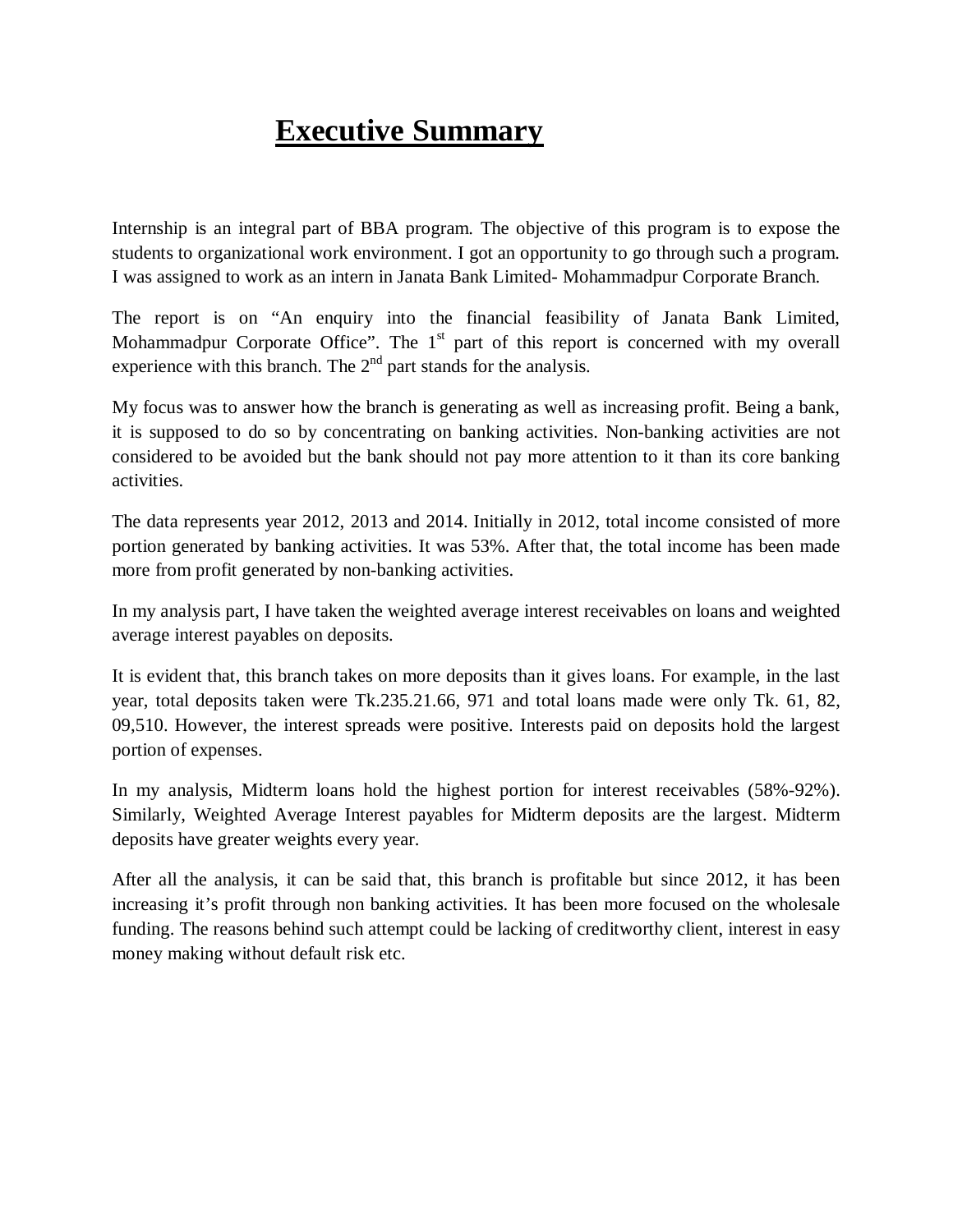## **Chapter 1: Introduction of the Company:**

Janata Bank Limited. is a state-owned commercial bank of Bangladesh established in 1971. Its headquarters is situated at Motijheel in Dhaka, the capital city of Bangladesh. It is the second largest commercial bank in Bangladesh.

Janata Bank Limited welcomes to explore the world of progressive Banking in Bangladesh. It is a state owned commercial bank and is catering the need of the mass business people. It was corporatised on  $15<sup>th</sup>$  November 2007. Janata Bank was born with a new concept of purposeful banking sub serving the growing and diversified financial needs of planned economic development of the country.

Their commitment and the people's belief have given them the edge over others to earn this trust about the safe keeping of their money in the right kind of bankingchannel. The main focus of Janata bank is financing business, trade and industrial activities through an effective delivery system. Janata Bank Limited offers credit to almost all sectors of commercial activities having productive purpose. The loan portfolio of the Bank encompasses a wide range of credit programs covering about 200 items.Loanis provided to the rural people for agricultural production and other off-farm activities. Loan pricing system is customer friendly. Prime customers enjoy prime rate in lending and other services. Quick appreciation, appraisal, decision and disbursement are ensured. Banks are profit – earning concern. The 'word "Bank" refers to the financial institution deals with money transaction. Banks collect deposits at the lowest possible cost and provide loans and advances at higher cost. The difference between two is the profit for the bank. Commercial banks are the primary contributors to the country.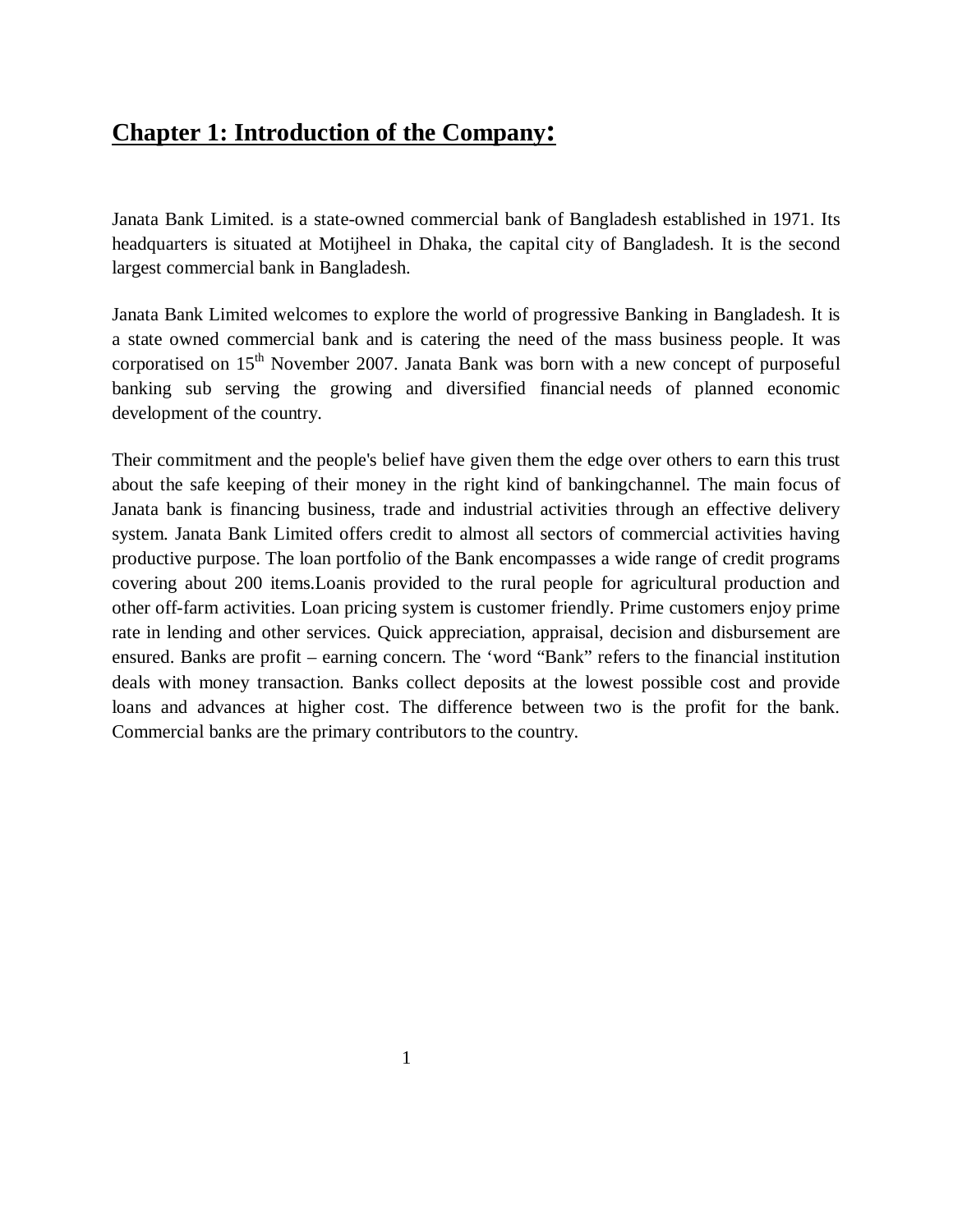## **Chapter: 1.1: History of the Company:**

Janata Bank Limited started operations in 1971. It is one of the state owned commercial banks in Bangladesh, has an authorized capital of Tk. 20000 million (approx. US\$ 283.33 million), paid up capital of Tk. 5000.00 million, reserve of Tk.10823.01 million and retained surplus Tk. 5167.18 million. The Bank has a total asset of Tk. 345233.92 million as on 31<sup>st</sup> December 2010 from the beginning. Immediately after the emergence of Bangladesh in 1971, the erstwhile United Bank Limited and Union Bank Limited were renamed as Janata Bank. On 15<sup>th</sup> November, 2007 the bank has been corporatized and renamed as Janata Bank Limited.

Janata Bank Limited operates through 874 branches including 4 overseas branches at United Arab Emirates. It is linked with 1202 foreign correspondents all over the world. The Bank employs more than 15(fifteen) thousand persons.

The mission of the bank is to actively participate in the socio- economic development of the nation by operating a commercially sound banking organization, providing credit to viable borrowers, efficiently delivered and competitively priced, simultaneously protecting depositor's funds and providing a satisfactory return on equity to the owners.

The Board of Directors is composed of 13 (Thirteen) members headed by a Chairman. The Directors are representatives from both public and private sectors since 1971.

The Bank is headed by the Chief Executive Officer & Managing Director, who is a reputed banker from the beginning.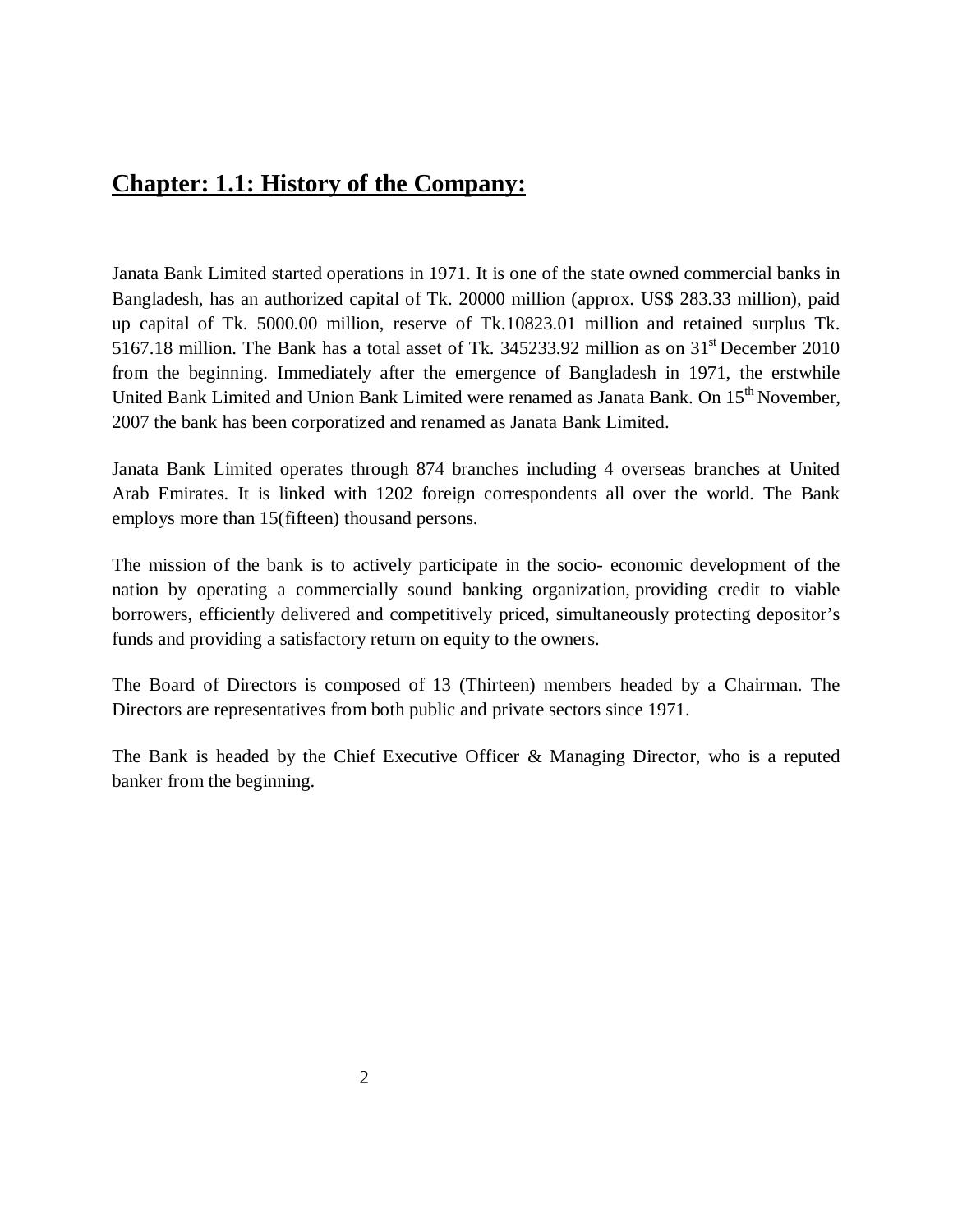## **Chapter:1.2:Product/Service Offerings:**

Janata Bank Limited offers a large number of products to the clients. The products offered by them are current deposit account, short term deposit, savings bank deposit account, fixed deposit, foreign currency deposit, monthly savings scheme, monthly profit based savings scheme, Janata Bank savings scheme, Janata Bank deposit scheme, education deposit scheme, medical deposit scheme, Janata Bank monthly savings scheme, Janata Bank special deposit scheme, Janata Bank school banking savings karjokram etc.

The new products offered by this bank are financing IT Sector, financing of industries, ready cash, windows for SMEs, loan to travel agencies, loan to diagnostic centers, NRB escrow account, NRB gift cheque etc.

Janata Bank Limited with a widely speeded branch network and skilled personnel provides prompt and personalized services like issuing demand draft, telegraphic transfer, mail transfer, pay order, security deposit receipt, transfer of fund by special arrangement, normal transfer, electronic transfer through ready cash card, locker service etc.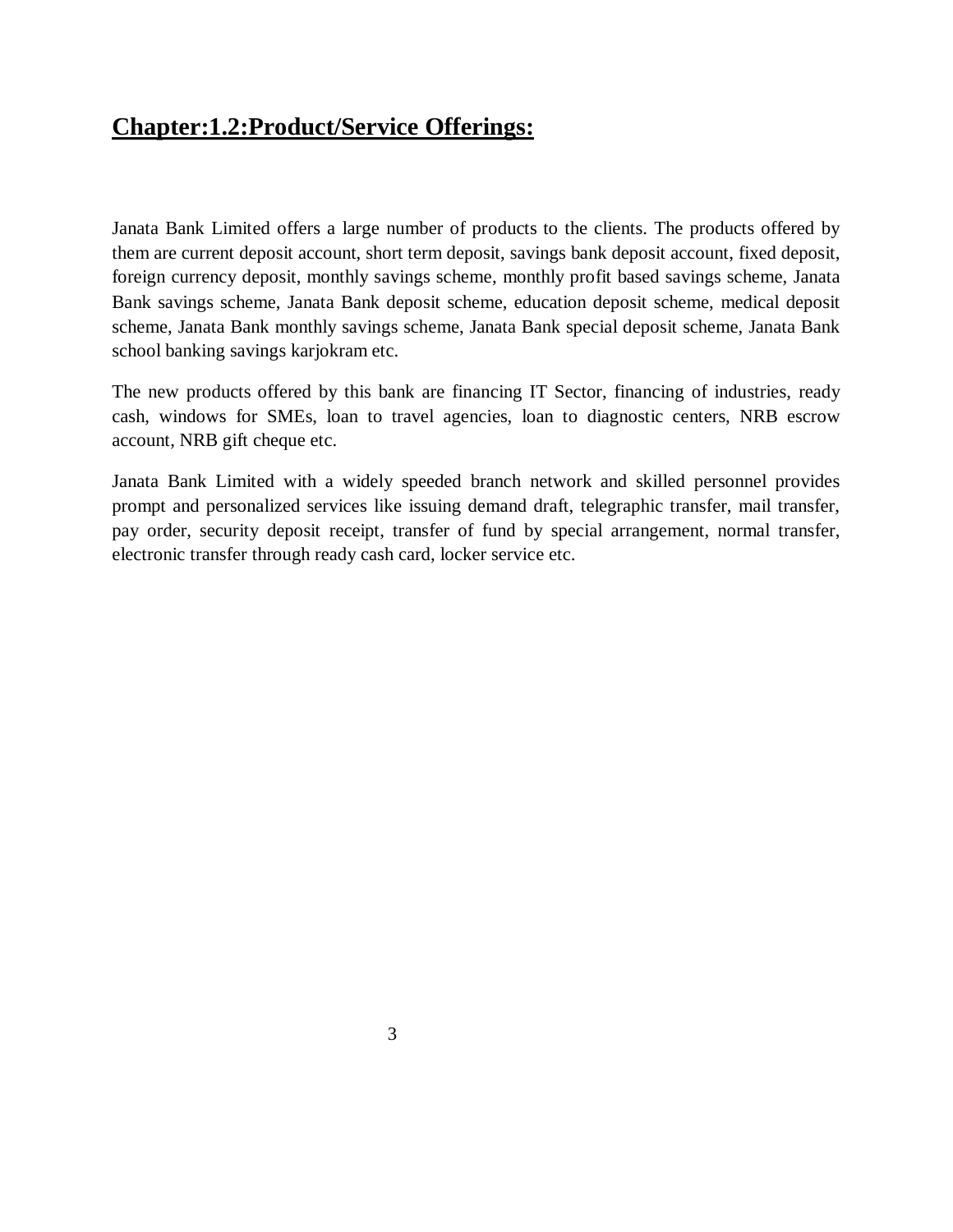## **Chapter:1.3:Operational Network Organogram:**



#### **Fig: Operational Network Organogram of Janata Bank Limited**

According to the approval of Bangladesh Bank and to the section 95 of the `Articles of Associations', the members of Board of Directors are determined maximum 13 persons. At present the number of Board of Directors including the CEO &MD of Janata Bank Ltd is 13. After being corporatized, the Board has become active and applied more autonomous power to run the bank effectively than before. According to the Bangladesh Securities  $\&$  Exchange Commission, the members of the Board of Directors are independent. They all are nominated by the Government and the proprietor of one share of the bank. Their shares are less than 1% of the paid up share.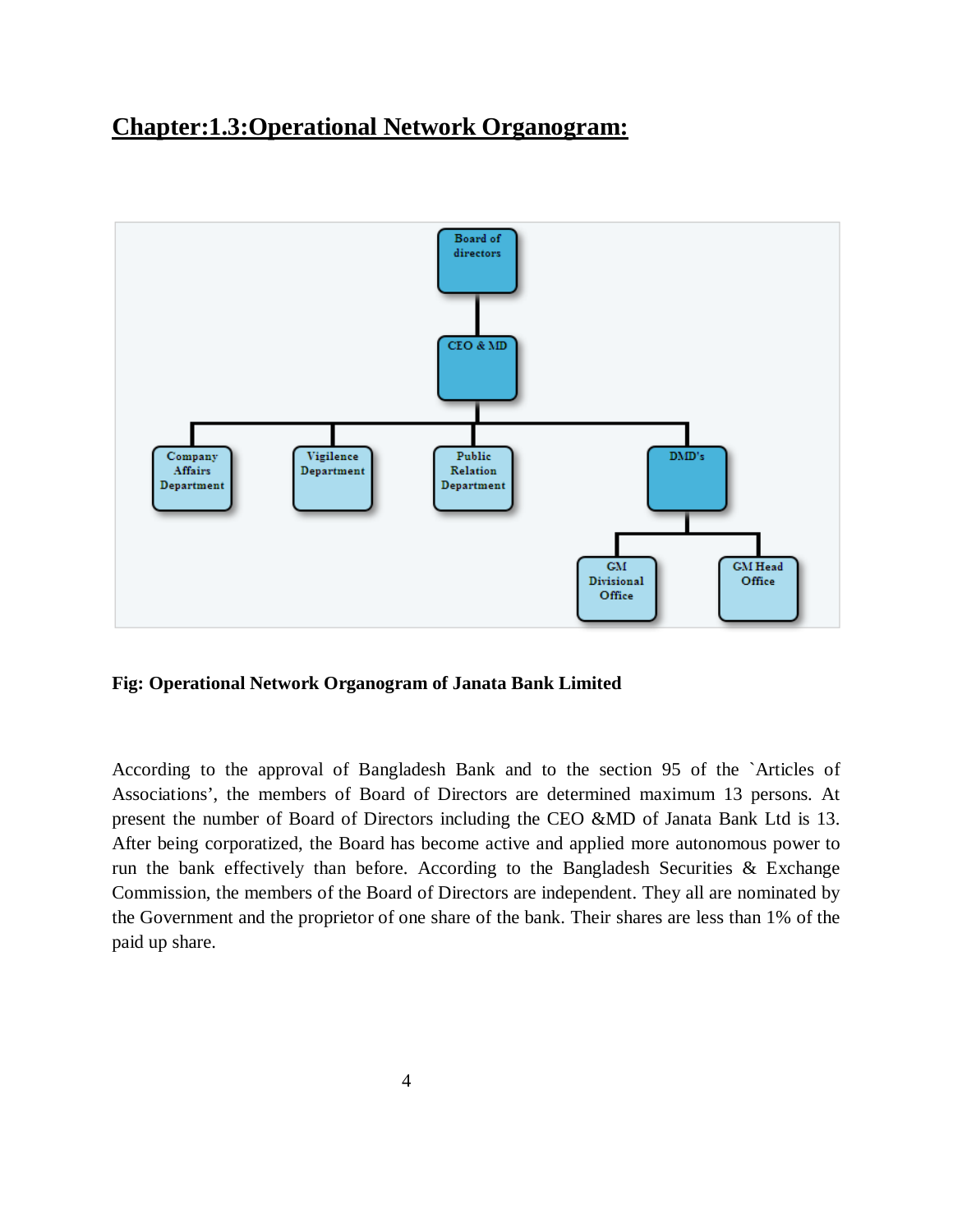## **Chapter:1.4: Visions for the Future :**

The global financial meltdown caused a spillover effect in the economy around the world. The efficacy of policy tools and their applications in managing systematic crises were challenged. These almost inevitably compelled the policy makers and financial sectors supervisors to revisit their policy choices. JBL is well positioned to meet the challenges of 2013 and will continue to strive to innovate and capture opportunity for growth and value creation. Against the backdrop for achieving the short and long term goals, JBL will concentrate its focus on the following:

•JBL is well placed to meet the challenges of 2016 and will strive to achieve the opportunity for growth.

•Continue to launch new deposit, loan products and innovative banking services.

•Carry on expansion of branch network in rural and urban area.

•The Bank will give more emphases on green banking, corporate social responsibility, financial inclusion etc.

•Continue to develop the employees' database andborrower's database.

•Shifting of branches, branch up-gradation and renovation will be continuing at commercially important locations.

•The Bank will maintain strong support to the budding sectors such as retail, SME, remittance and financial inclusive programmers.

•Techniques is taken but it is not certain that there may not be JBL will bring the SME under the mainstream of JBL will bring the SME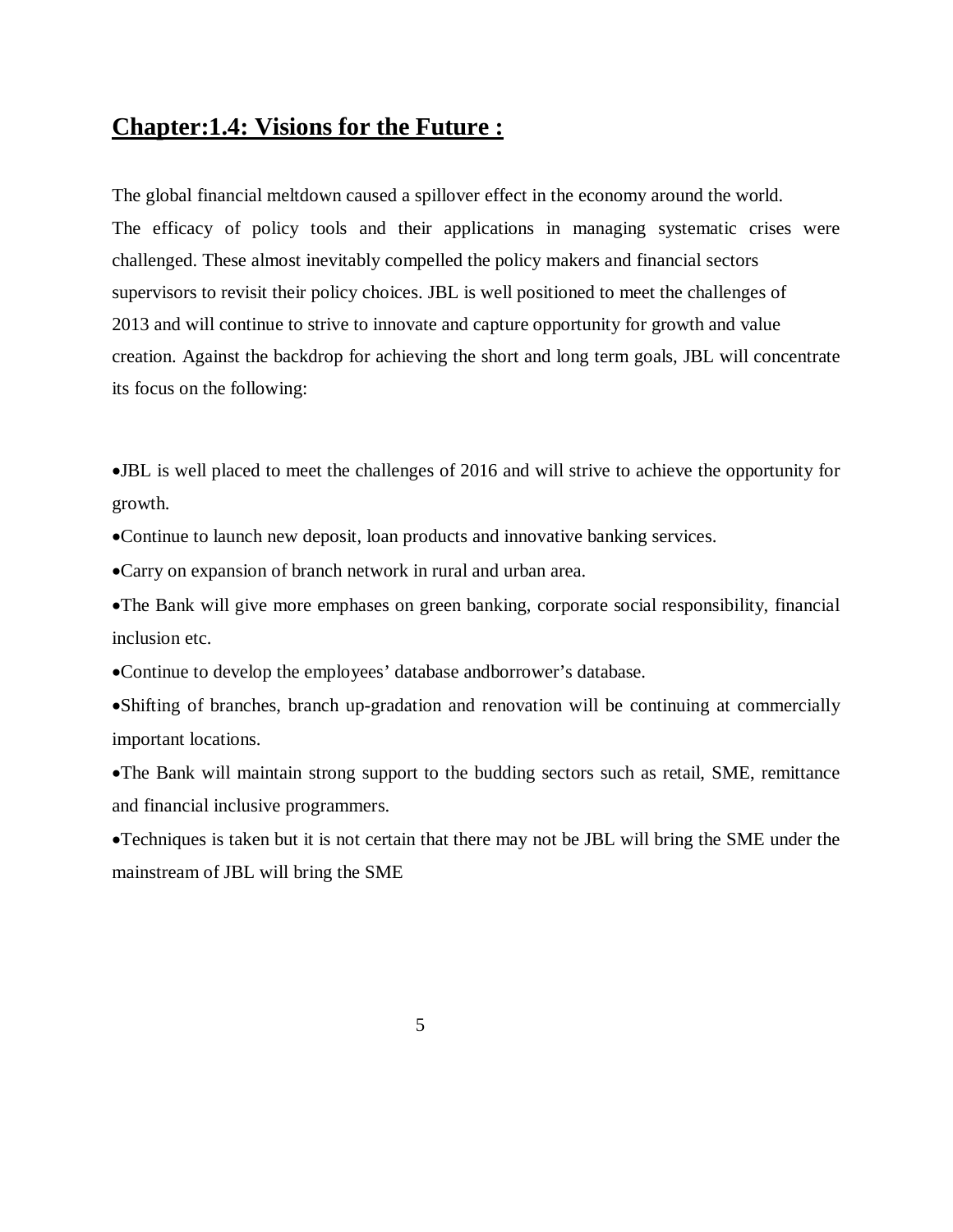## **Chapter: 2:Job Analysis:**

#### **Account Opening**:

At first, I started to work in General banking and the assigned department was Account opening. I used to fill the account opening form.It is a very interesting department because different types of customers opened different types of account. Mainly three types of Accounts are opened here: Current Account, different types of deposit Account and Fixed account. Recently Janata Bank has started School Banking. It seems more interesting to me.

#### **Dispatch Section:**

After working in account opening department, I started to work in the Dispatch section. I used to keep the record on inward and outward document. In this section all the official workings were done. In the dispatch section, the main job is to keep record on inward and outward document. If any document needed to outward to another branch on other banks or head offices or any document came in bank all records here. (Example: foreign exchange application, document letter of credit, joining application, a/c reopening, A/c closing).

#### **Bills Remittance Department**:

I used to fill up the forms in this department. It is one of the most important departments. This section deals with the transfer of money from one branch to another branch. Nearly six drafts are issued daily from this department. Here I know the amount transferred and what is the procedure. This department also deals with T.T. transfer of money.

#### **Foreign Remittance Department**:

I used to fill up different forms in this arena. In this departmentperson sendsmoney in Bangladesh from out of the national boundary, customers come to the officer and give a PIN number. If the Pin number is correct, the bank pays the customer that amount. The job of this department was to fill up the form and collect national ID card and other necessary papers.

#### **Cash Collection Department**:

This is a very restricted department in a Bank. Everyone is not permitted to go there. Sometimes, I used to check the cash voucher.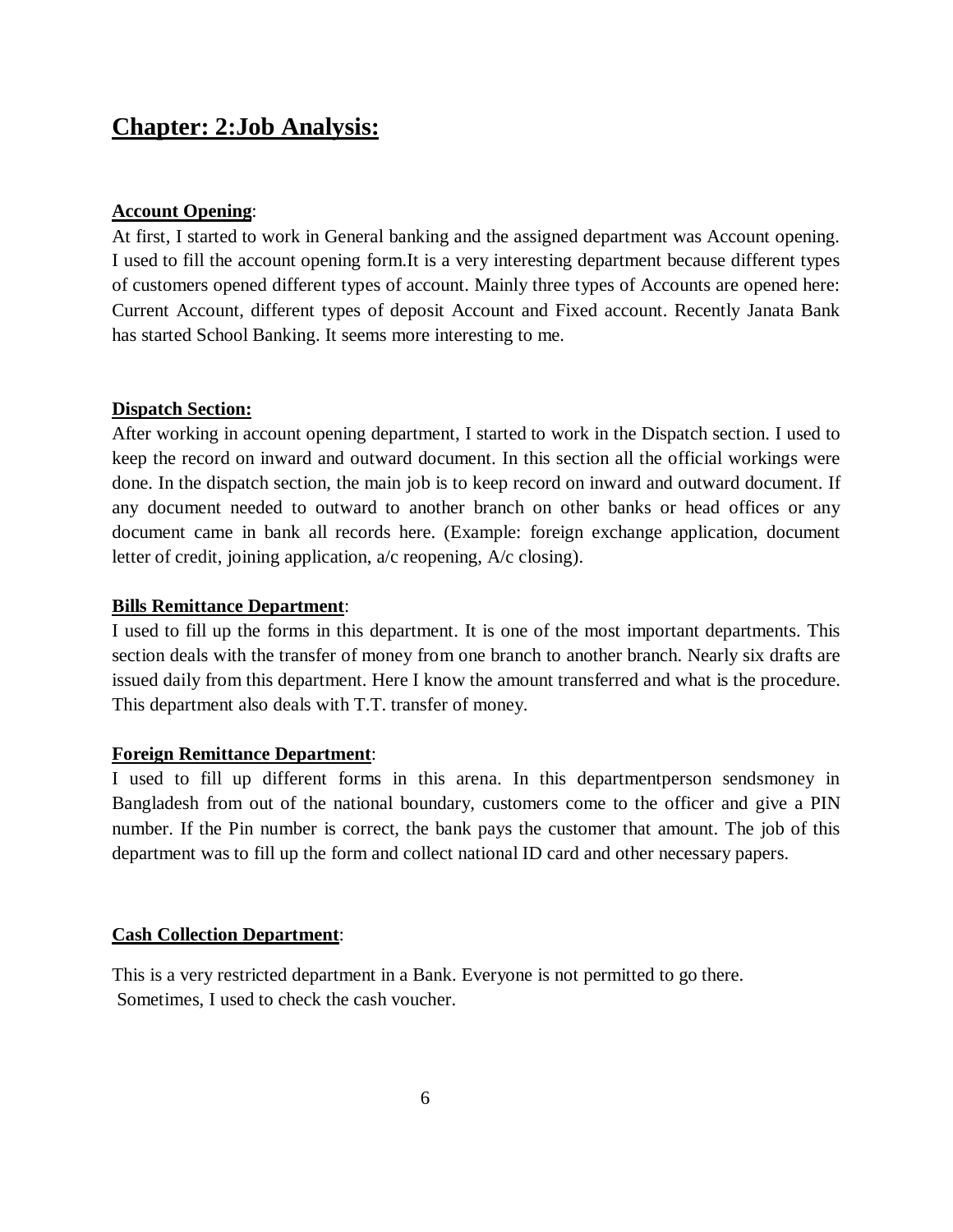## **Chapter:3: Description of the Project**

7

### **Summary:**

The project is on "An Enquiry into the Financial Feasibility of Janata Bank Limited, Mohammadpur Corporate Office".My focus was to answer how the branch is generating as well as increasing profit. Being a bank, it is supposed to do so by concentrating on banking activities. Non-banking activities are not considered to be avoided but the bank should not pay more attention to it than its core banking activities.

It is evident that, this branch takes on more deposits than it gives loans. For example, in the last year, total deposits taken were Tk.235.21.66, 971 and total loans made were only Tk. 61, 82, 09,510. However, the interest spreads were positive. Interests paid on deposits hold the largest portion of expenses.

The information is about composition of total deposits, loans and advances. In additions, it includes interest spread for 3 years. It gives an expenditure of the items used. It gives an analysis of interest receivable and interest payable. It provides the rates of interest on different deposits. It gives an analysis of banking feasibility. It signifies the amount of profit earned by the bank. It describes the role of banking activity in the overall profit.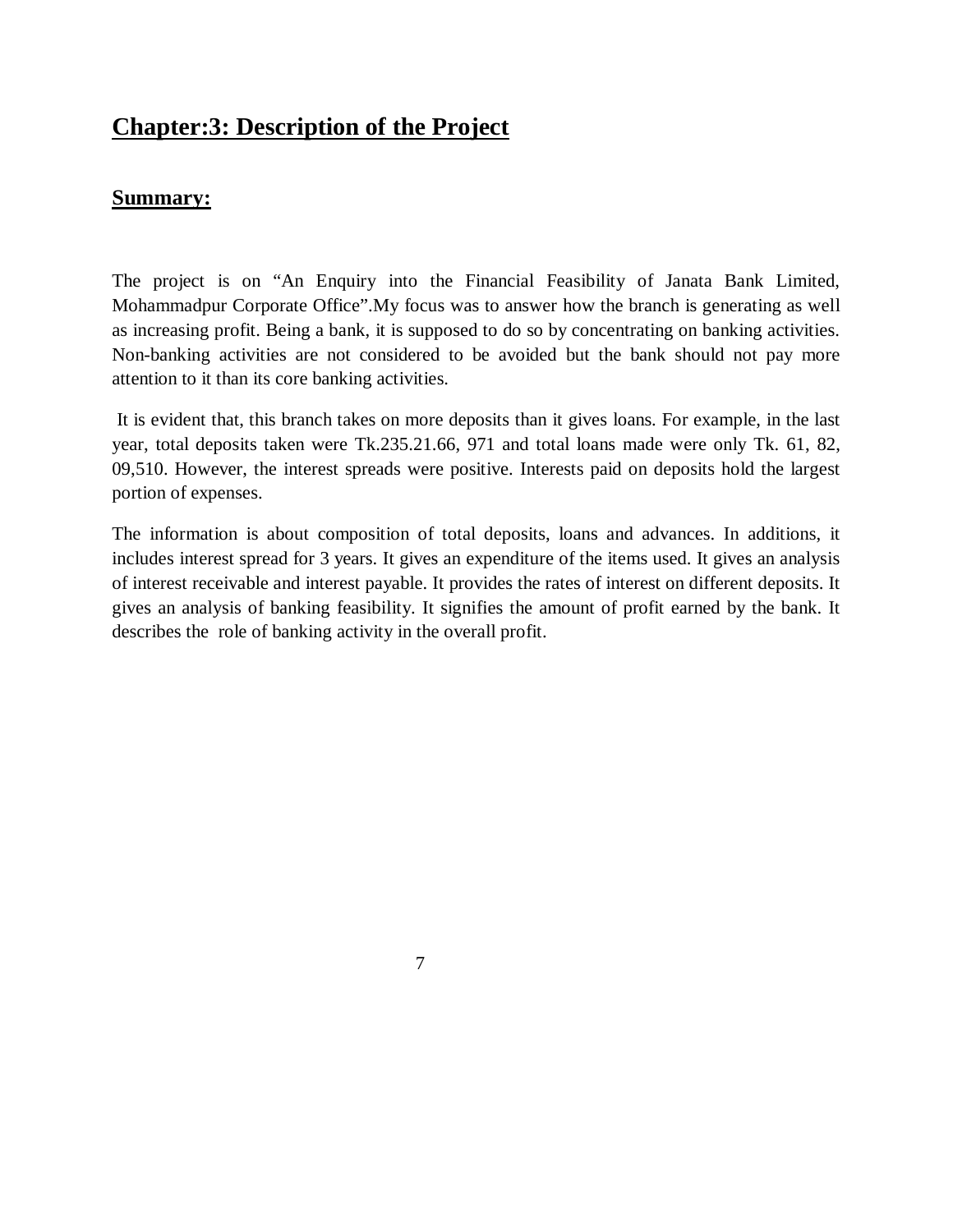#### **Introduction and statement of problems :**

A bank should create sustainable value for it's clients and employees, it's shareholders and for society. It's goal should be clear. It's high performance culture must go hand in hand with a culture of responsibility.

Public trust and dependence is a very important element for the banking success. The bank should involve with activities that provide the public with greater profit in order to gain such public confidence. For this bank, I collected data from their Statement of affairs and Statement of income and expenditure regarding deposits, loans and advances for 3 years 2012,2013 and 2014. I found the following figures of 3 years as follows:

#### **Table:** - **Realized Spread (in Tk)**

| Year                    | 2012      | 2013      | 2014      |
|-------------------------|-----------|-----------|-----------|
| Total interest received | 147862669 | 179844926 | 221979503 |
| Total interest paid     | 64819237  | 100661164 | 136591755 |
| Realized spread         | 83043432  | 79183762  | 85387748  |

#### **Table:** -**Total Profit (in Tk)**

| Year              | 2012      | 2013      | 2014      |
|-------------------|-----------|-----------|-----------|
| Total income      | 155570323 | 188124865 | 229257057 |
| Total expenditure | 80885833  | 118110791 | 158687924 |
| Total profit      | 74684490  | 70014074  | 70569133  |

#### **Table: -Comparison between spread and total income (in Tk)**

| Year            | 2012      | 2013      | 2014      |
|-----------------|-----------|-----------|-----------|
| Interest spread | 83043432  | 79183762  | 85387748  |
| Other income    | 72526891  | 108941104 | 143869309 |
| Total income    | 155570323 | 188124865 | 229257057 |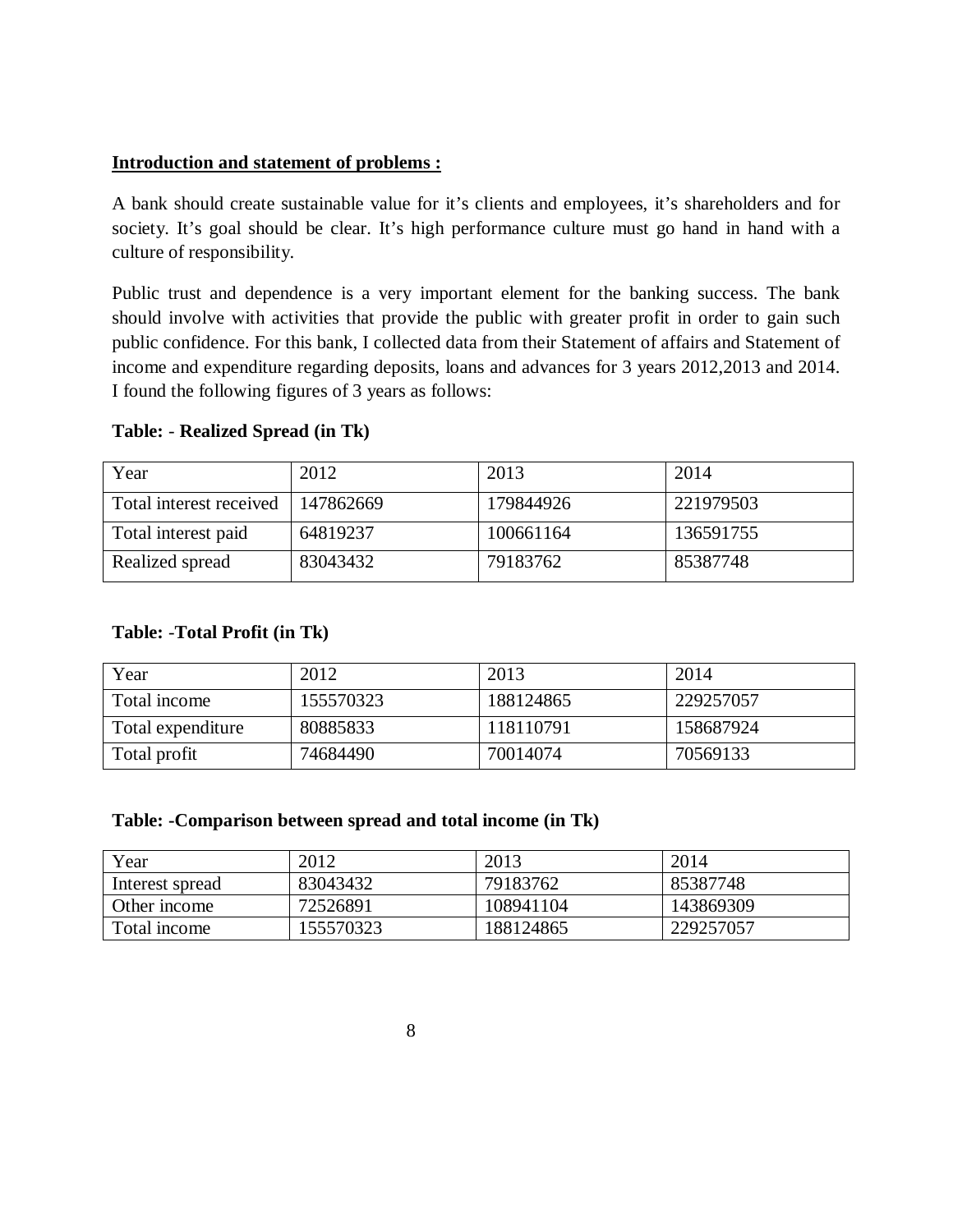### **Objective:**

The objective of the report is to find out:

- Is the bank branch operating business in the right way?
- What consists of its profit?
- How the total profit is different from the profit that would be received if the bank was engaged solely in banking activities?

### **Scope and Limitation:**

- The report is intended for academic purpose only.
- The calculations used in the analysis part are based on weighted average receivables and payables. I did not use the realized Interest income and expenditure.
- The analysis is large. It needed more time to perform more detail analysis. There were time constraints. I could not perform enough statistical techniques here.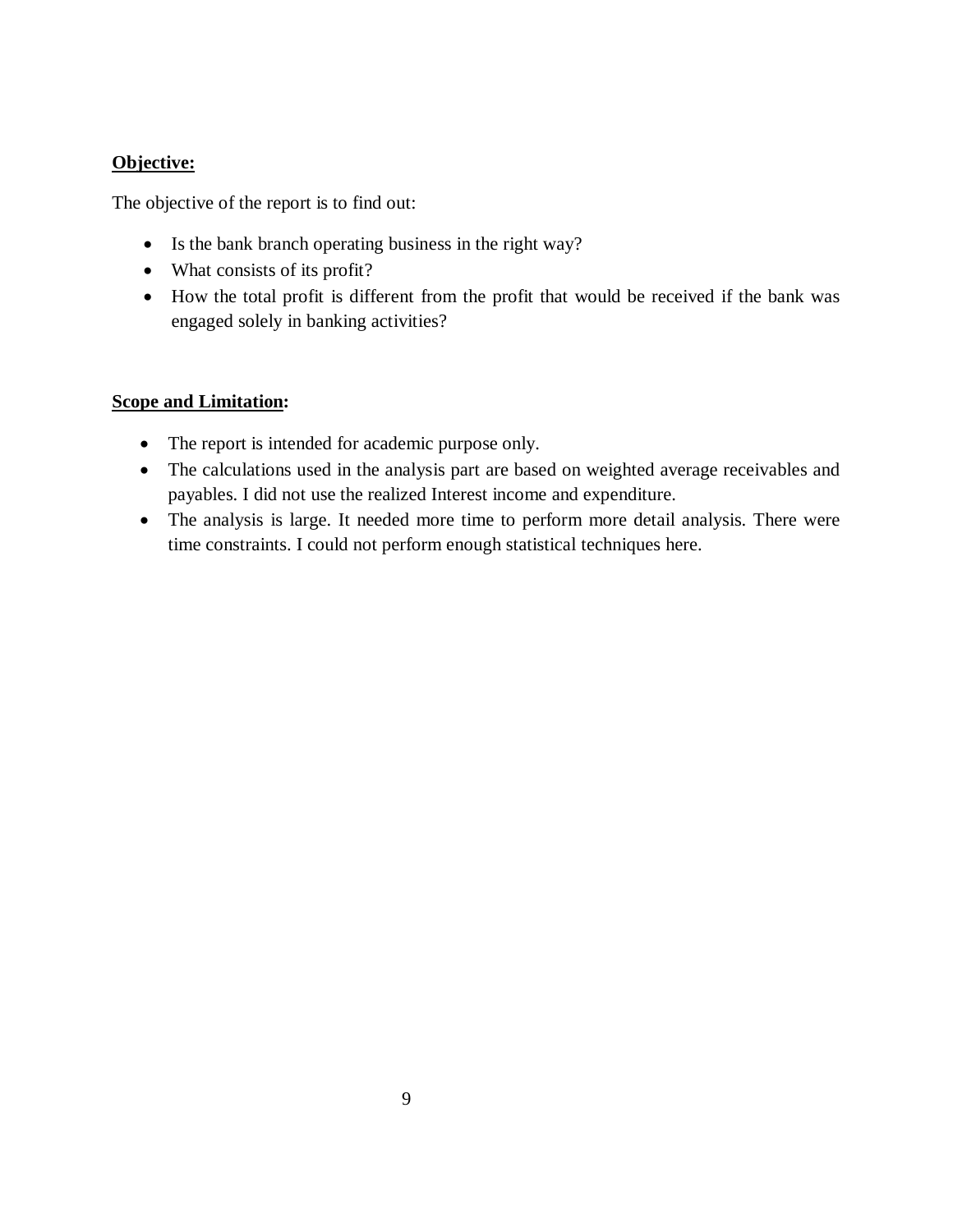#### **Methodology**

#### **Secondary Research:**

Secondary research (also known as desk research) involves the summary, collation and/or synthesis of existing research rather than primary research, where data is collected from, for example, research subjects or experiments.

Care should be taken to distinguish secondary research from primary research that uses raw secondary data sources. The key of distinction is whether the secondary source being used has already been analyzed and interpreted by the primary authors.

This secondary research deals with the selection of sample, nature of data, nature of statistical techniques used, period under consideration, literature review etc. In this research, the composition of total deposits, loans and advances were taken into account. In addition, the expense analysis was calculated. The analysis of interest receivables and interest payables was calculated. There were different rates of interest for different types of deposits. In addition to that, the interest income and expenditure was calculated. In the final stage, it was found that, the cash inflows are greater than cash outflows. Thus, a positive profit is evident.

Sometimes secondary research is required in the preliminary stages of research to determine what is known already and what new data is required, or to inform research design. At other times, it may be the only research technique used.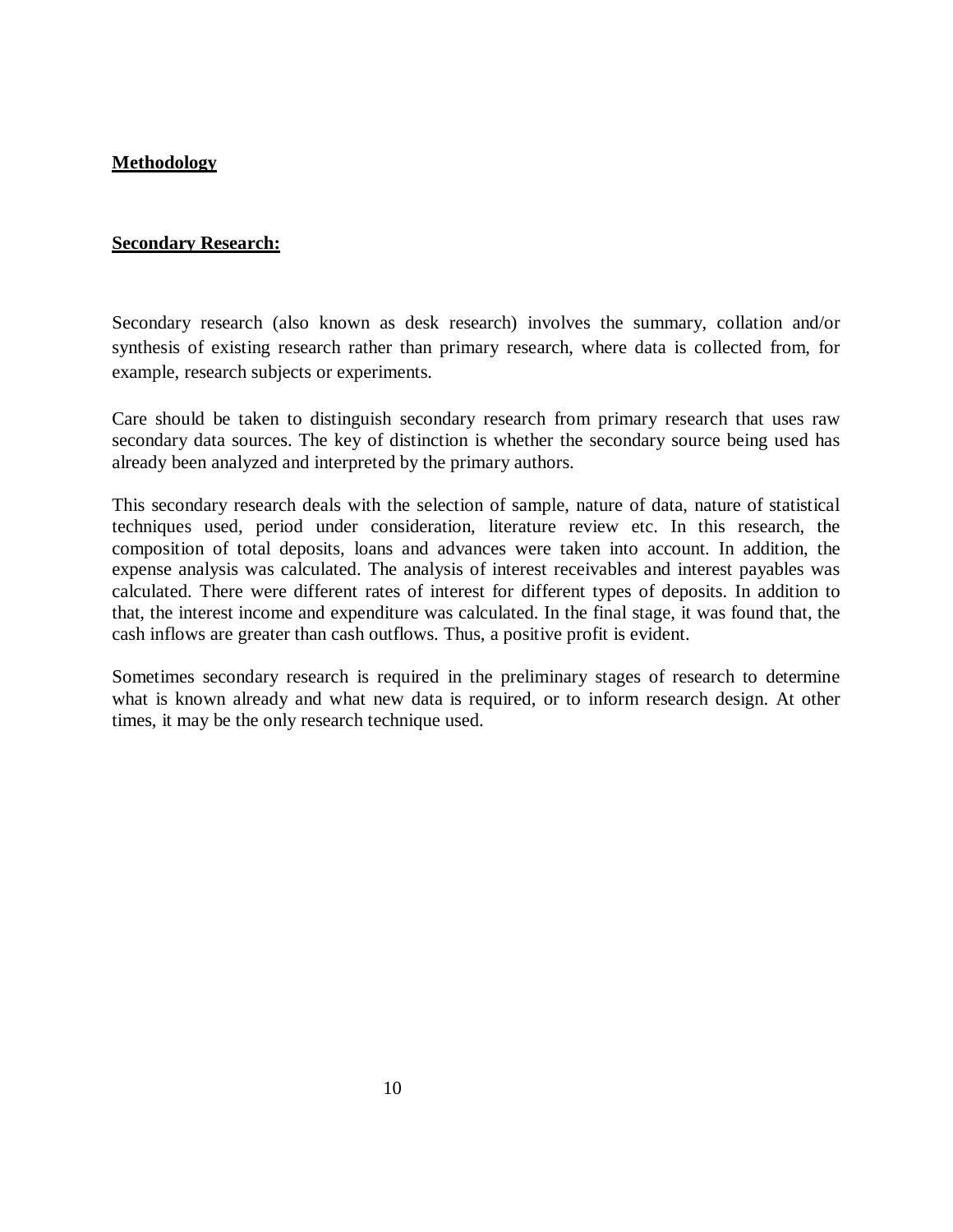#### **Selection of Sample**

The data collected are branch based data. That is Janata Bank Ltd, Mohmmadpur corporate office branch.

#### **Nature of data**

The data are collected from the statement of affairs and statement of income and expenditure of Janata Bank Ltd-Mohammadpur corporate office branch. These are secondary data.

#### **Nature of statistical techniques and software used**

Ms. Excel has been the software platform used to perform all the calculations and mathematical analysis.

#### **Period under consideration**

Annual data have been collected for the analysis part. The data are representing 2012,2013 and 2014 years.

#### **Literature review**

The results indicate that the share of non-interest to total operating income is an important determinant of bank risk. Consistent with the view that non-interest income allows retail oriented banks to better diversify their income sources and to become more stable, we found that, savings and cooperative banks report significantly higher Z scores if they engage in non-interest income activities. This indicates that, a higher share of non-interest income increases and not decreases the stability of savings and cooperative banks in Germany.

#### **Policy Implication**

The paper has important implications. First, the results indicate whether the bank is providing substantial benefits to mass people. This suggests that, it might be beneficial for banks to have a more traditional business model and generate the largest part of their income from interests to increase their share of non- interest income to become more stable and not to decrease it. This implies that, banks are more stable if they have a more diversified income structure but should not heavily depend on non-interest income.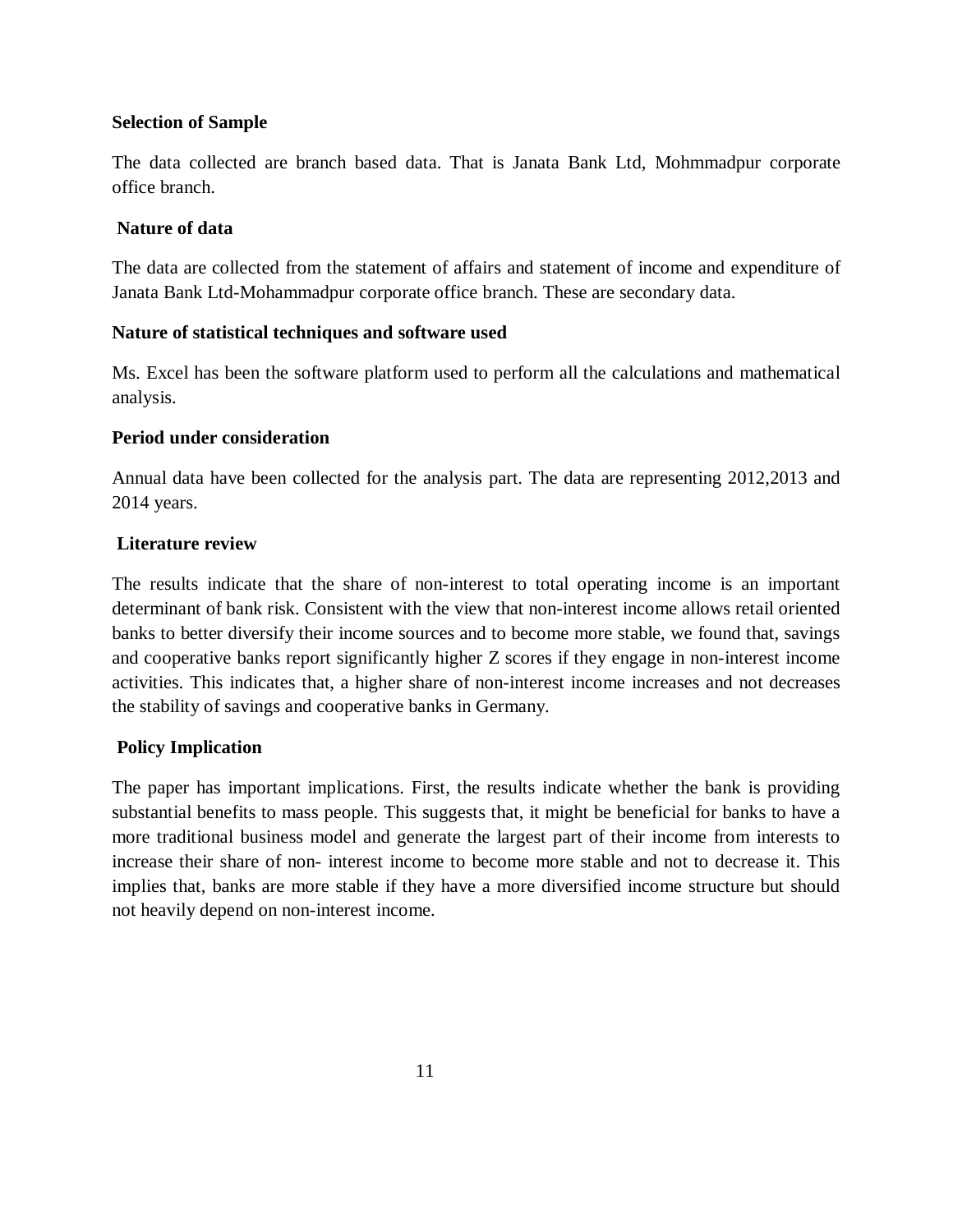### **Chapter: 3.1:Composition of total depsits and total loans and advances**

This bank's branch offers 3 types of deposits and loans.

- Short term(1 year or less than 1 year)
- Midterm( 5 years or less than 5 years)
- Long Term(More than 5 years)

#### **Table : Short term deposits and advances**

|                    | 2012        | 2013        | 2014        |
|--------------------|-------------|-------------|-------------|
| Deposits           | 829465369.9 | 487702018.6 | 764525996.7 |
| Loans and advances | 54620.074   | 2314001.391 | 229564961   |

#### **Table :Mid term deposits and advances**

|                    | 2012        | 2013        | 2014        |
|--------------------|-------------|-------------|-------------|
| Deposits           | 282015373.8 | 431449397.6 | 677991044.1 |
| Loans and advances | 97248816.33 | 129436391.1 | 127330799.3 |

#### **Table : Long term deposits and advances**

|                    | 2012        | 2013        | 2014        |
|--------------------|-------------|-------------|-------------|
| Deposits           | 282015373.8 | 431449397.6 | 677991044.1 |
| Loans and advances | 97248816.33 | 129436391.1 | 127330799.3 |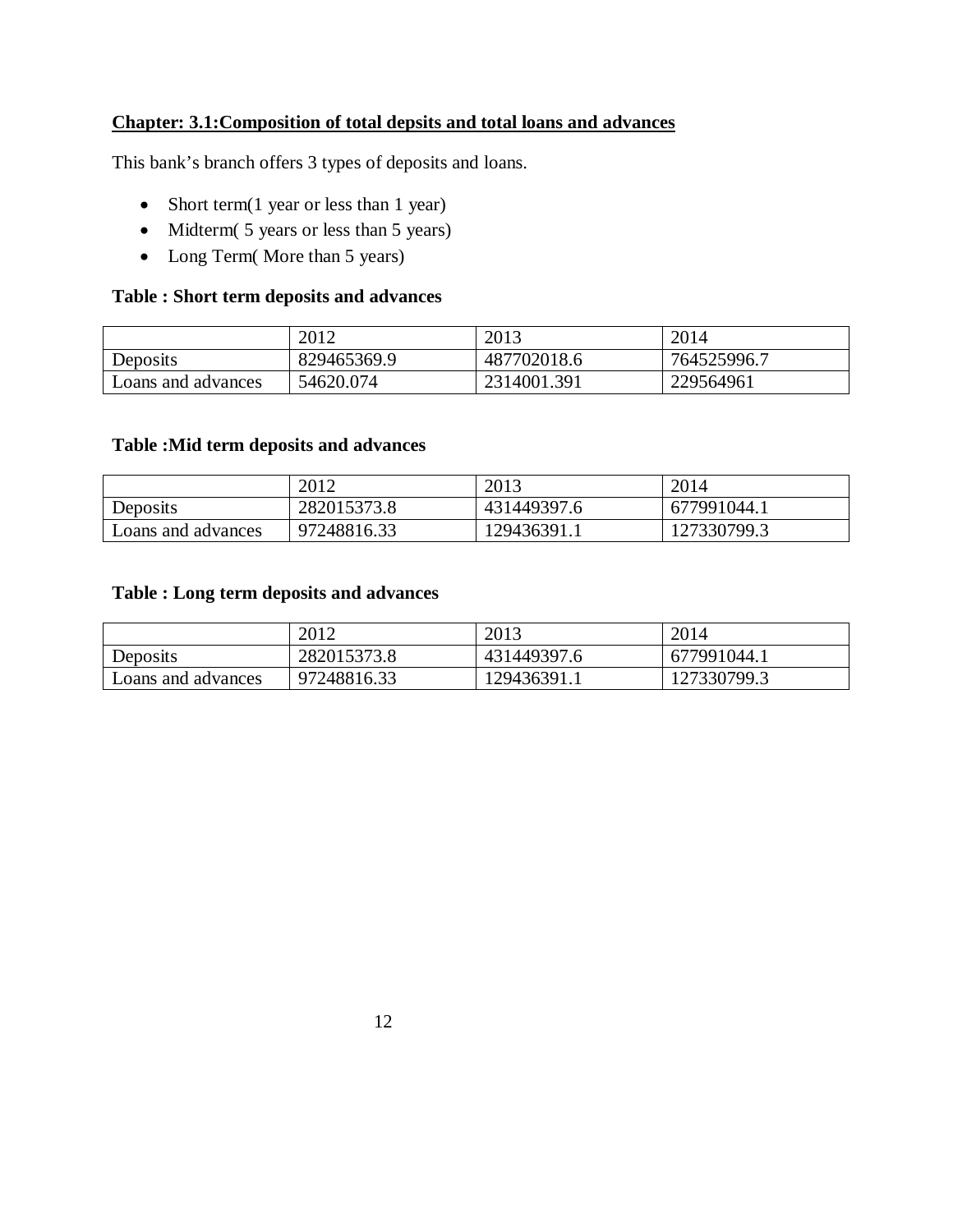## **Chapter:3.2:**

The table shows interest spread for 3 years:

|        | 2012       | 2013       | 2014     |
|--------|------------|------------|----------|
| Spread | 83043431.8 | 79183761.7 | 85387748 |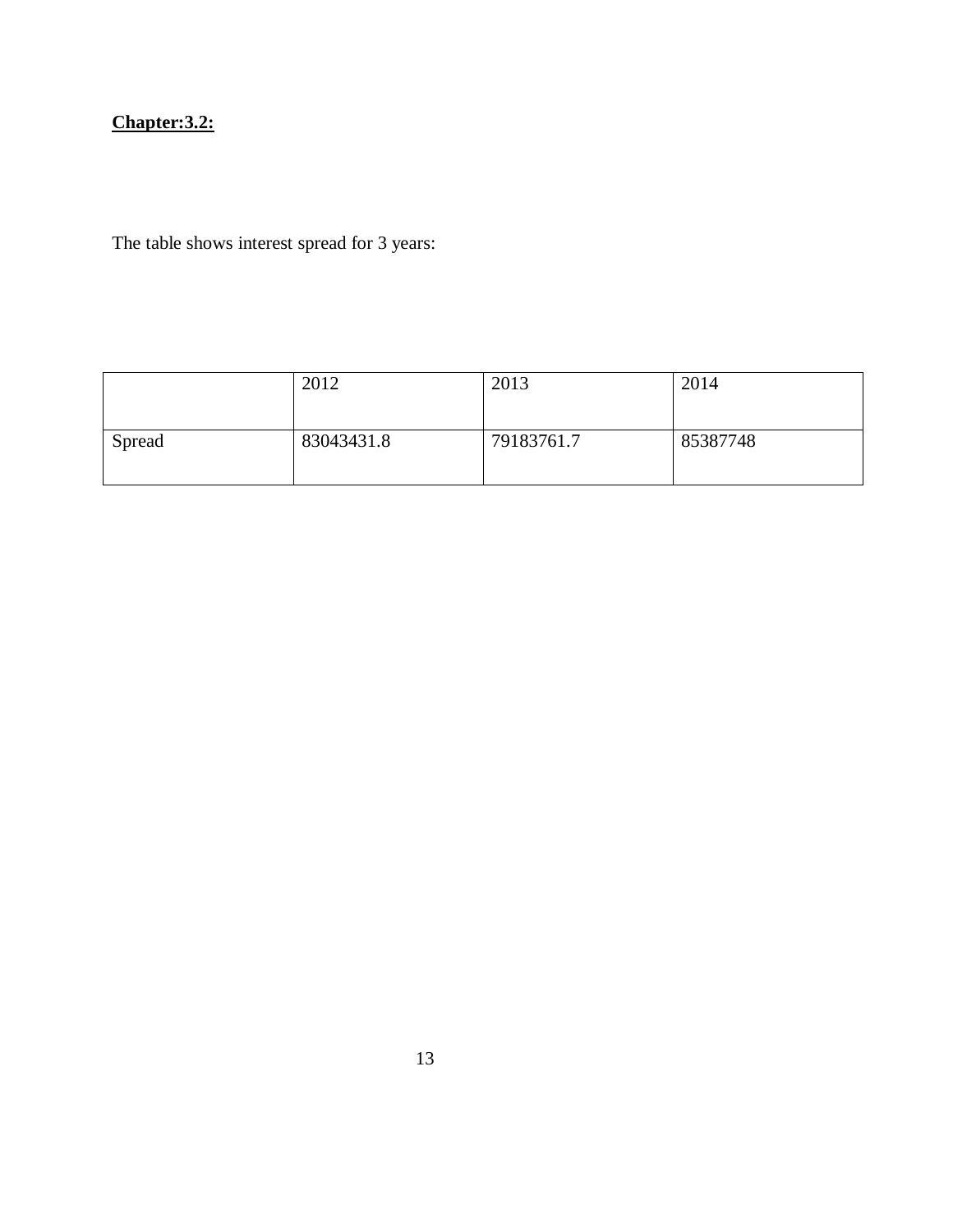#### **Chapter: 3.3:**

#### **Expense analysis**

#### **Table : Total expenditure:**

|                   | 2012        | 2013       | 2014        |
|-------------------|-------------|------------|-------------|
| Total expenditure | 80885832.82 | 18110791.1 | 158687923.5 |
|                   |             |            |             |

The expenditure items are given below:

- Interest on deposits
- Exchange loss
- Salaries
- Allowances
- Bonus
- Honorarium
- Rent office
- Rates and Taxes
- Electricity charge office
- Legal charges
- Telephone/Internet
- Postage
- Telephone- Office
- Telephone-Residence
- Repair and renovation
- Stationary
- Newspaper
- Office contingency
- Entertainment expense
- Fuel and car expense
- Cash carrying expense
- Travelling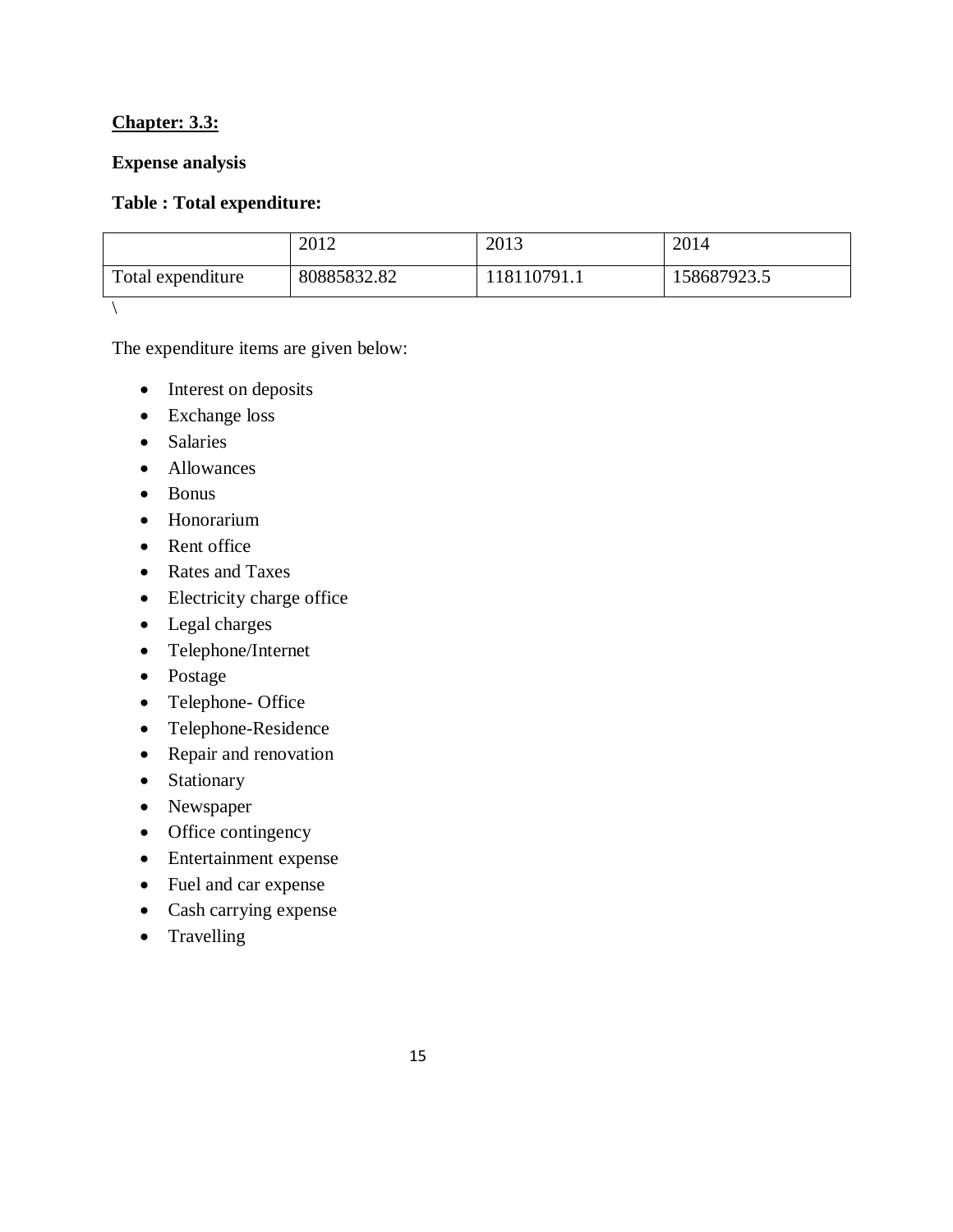#### **Chapter: 3.4 :**

#### **Analysis of Interest Receivable**

Interest is a fee paid by a borrower of assets to the owner as a form of compensation for the use of assets. Interest income is the prime source for any bank. The bank receives interest income on loans and advances it provides to it's customers. Commercial and retail banks raise funds by lending money at a higher rate of interest than they borrow it. This money is borrowed from other banks or from customers who deposit money with them. They also charge customers fees for services to do with managing their accounts and earn money from bank charges levied on overdrafts. The loan and advances made by this branch are:

- Loan against rural credit
- Loan against general house building
- Loans general
- Loan against staff house building
- Staff computer loan
- Loan against commercial real estate

#### Table: Interest rates 2012-2014

| Year                                       | 2012  | 2013  | 2014  |
|--------------------------------------------|-------|-------|-------|
| Loan<br>rural<br>against<br>credit         | 0.115 | 0.115 | 0.115 |
| Loan against general<br>house building     | 0.16  | 0.155 | 0.16  |
| Loans general                              | 0.15  | 0.15  | 0.155 |
| staff<br>Loan<br>against<br>house building | 0.04  | 0.04  | 0.05  |
| Loan<br>against<br>commercial real estate  | 0.16  | 0.155 | 0.17  |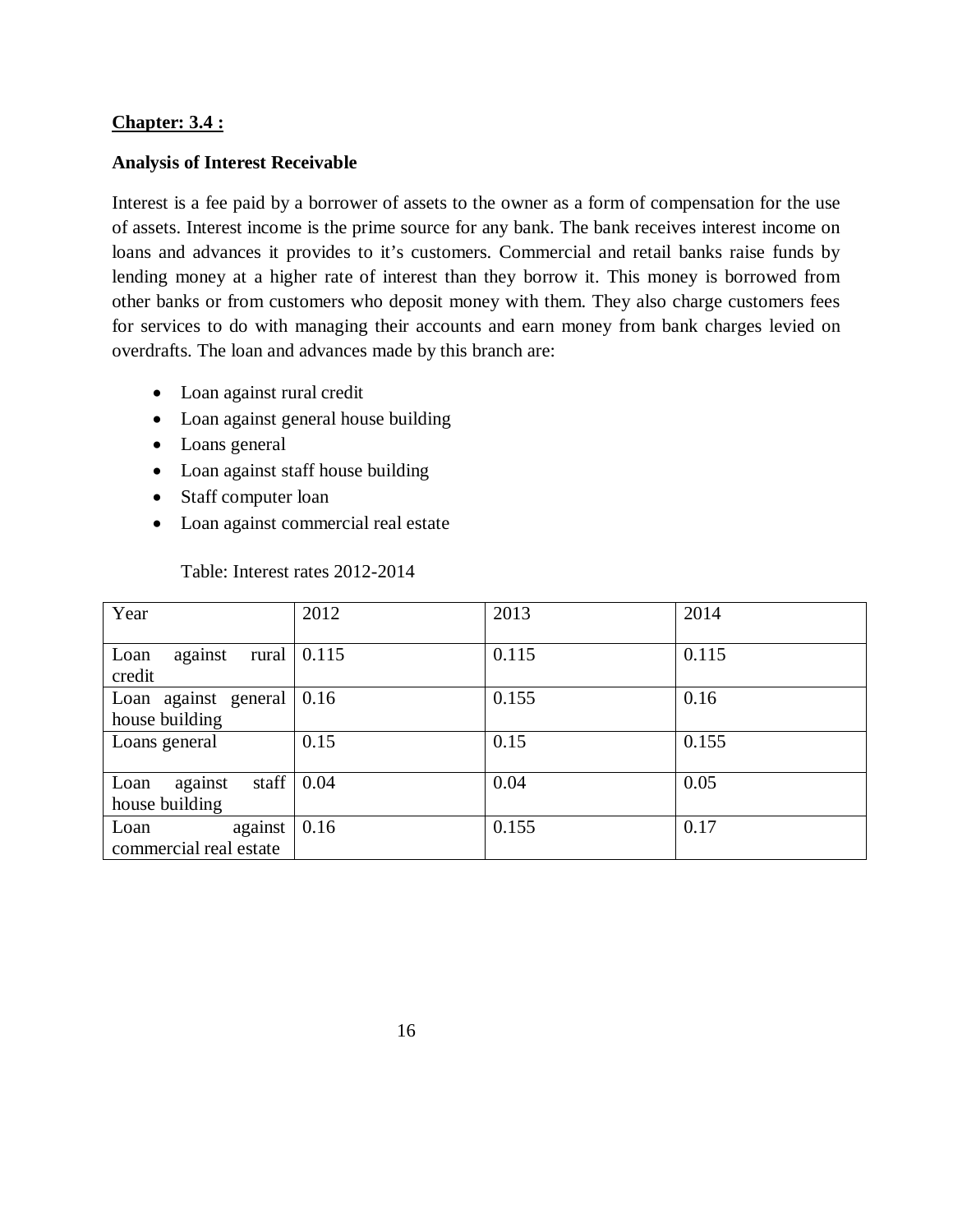#### **Chapter:3.5:**

#### **Analysis of Interest Payable**

When money is borrowed, interest is typically paid to the lender as a percentage of the principal, the amount owed to the lender. A bank deposit will earn interest because the bank is paying for the use of the deposited funds. Assets that are sometimes lent with interest include money, shares, consumer goods through higher purchase and major assets such as aircraft and even entire factories in finance lease arrangements.

Interest is compensation to the lender for:

- a) Risk of principal loss called credit risk
- b) Foregoing other investments that could have been made with the loaned asset

Janata Bank Ltd has several kinds of deposits with different features appropriate for different Current deposit

- Saving deposit
- Fixed deposit
- Deposit pension scheme
- JB savings pension scheme
- Medical deposit scheme
- Education deposit scheme
- JB school banking
- Monthly deposit scheme
- Double benefit scheme
- Gift cheque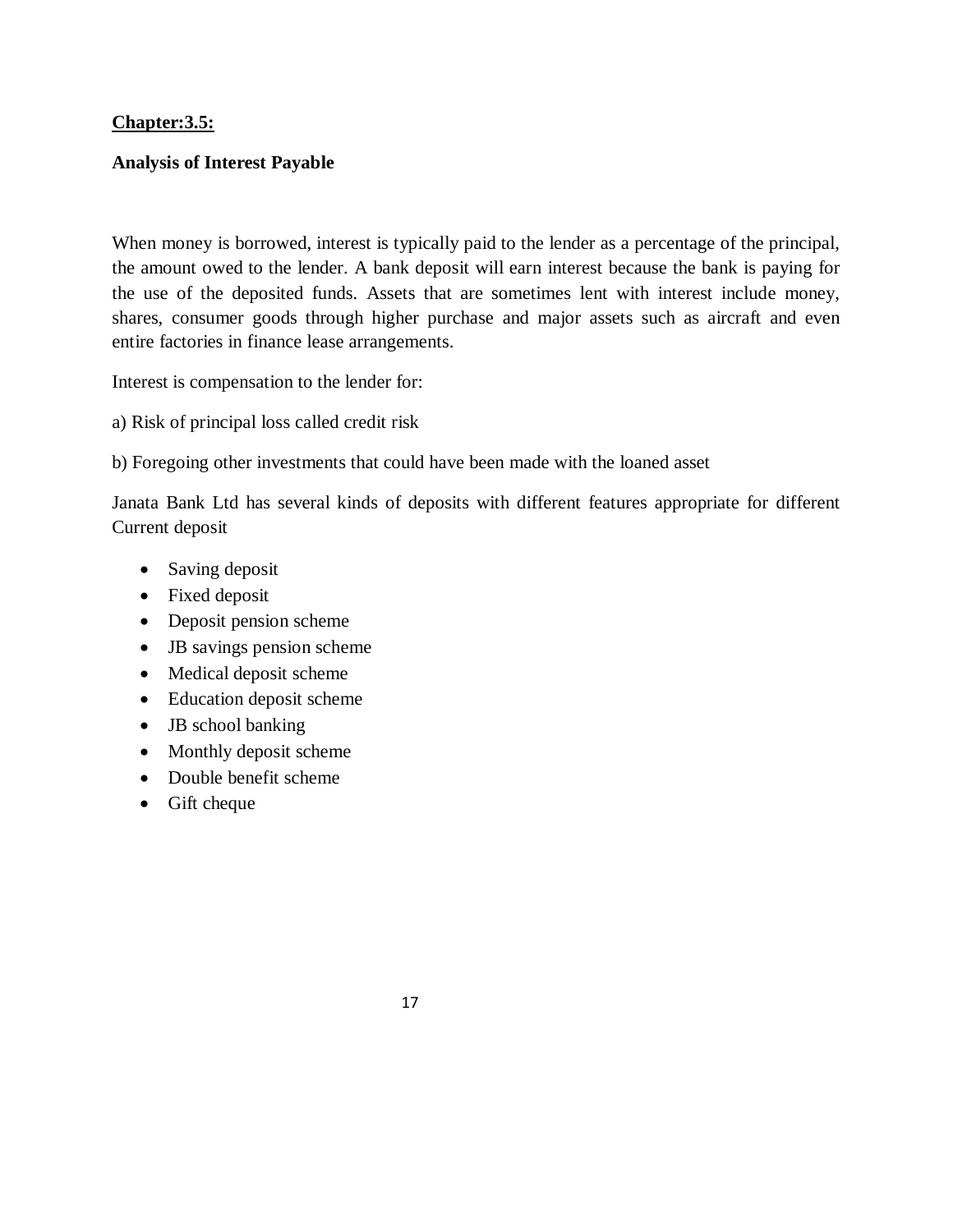Table: Interest Rates on Deposits:

| Deposit                               | 2012             | 2013           | 2014           |
|---------------------------------------|------------------|----------------|----------------|
| Current deposits                      | $\boldsymbol{0}$ | $\overline{0}$ | $\overline{0}$ |
| in<br>foreign<br>Deposits<br>currency | 0.045            | 0.056          | 0.055          |
| JB school banking                     | $\overline{0}$   | 0.06           | 0.06           |
| Gift cheque                           | $\overline{0}$   | $\overline{0}$ | $\overline{0}$ |
| deposit<br>Education<br>scheme        | 0.085            | 0.085          | 0.085          |
| deposit<br>Medical<br>scheme          | 0.08             | 0.08           | 0.08           |
| savings<br>Monthly<br>scheme          | 0.08             | 0.08           | 0.08           |

18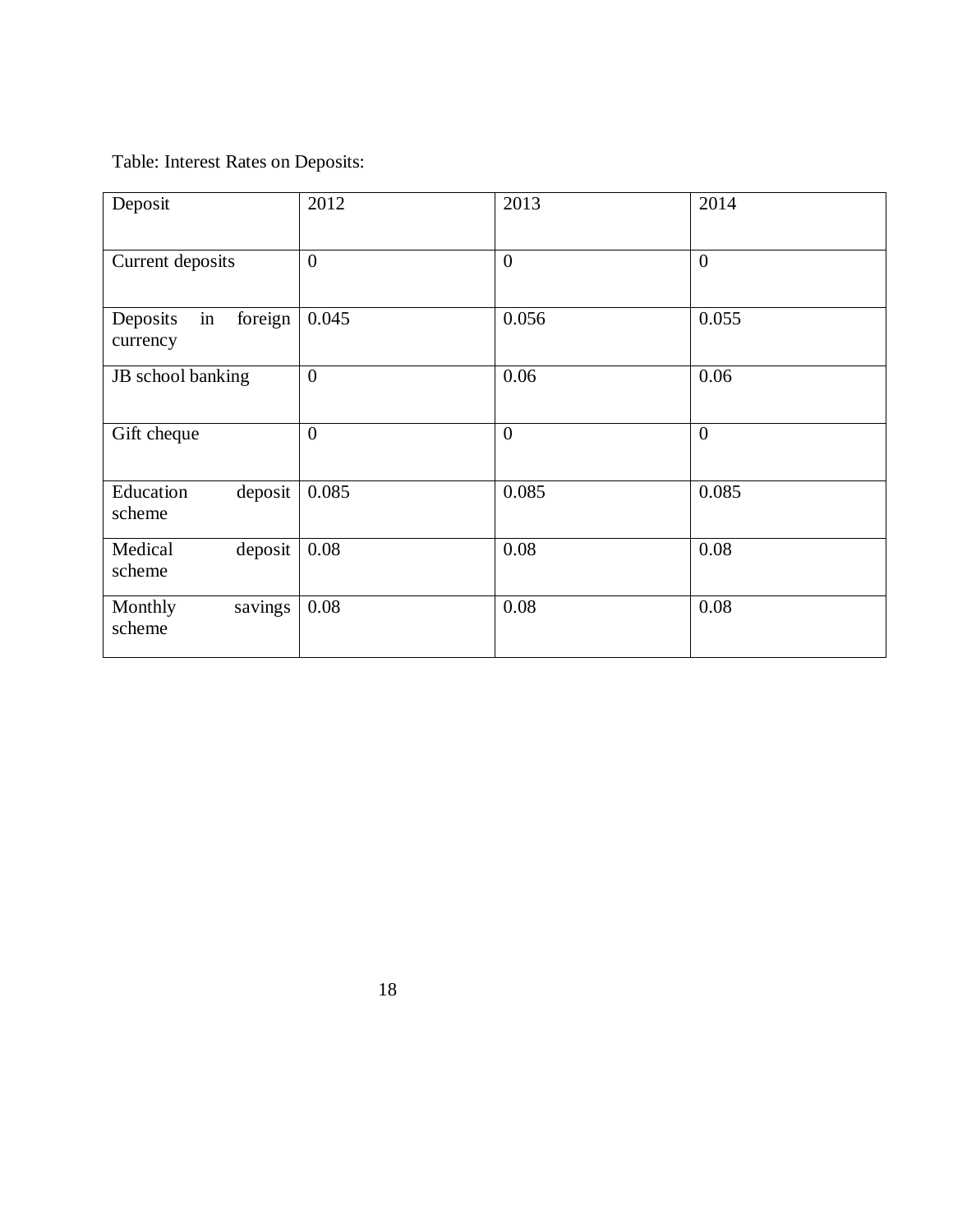#### **Chapter: 3.6:**

#### **Analysis of Banking Feasibility**

For the analysis of banking feasibility, we compare the spread we got from our previous analysis with the actual spread received by bank for the last 3 years.

Table: Interest Income and Expense (All amounts are in Taka)

| $v_{\text{ear}}$ | 2012      | 2013      | 2014      |
|------------------|-----------|-----------|-----------|
| Interest income  | 110000000 | 140000000 | 150000000 |
| Interest expense | 40000000  | 60000000  | 90000000  |

In years 2011, 2012 and 2013 the interest income is larger than interest expenditure. So, a positive spread is evident.

Table: Deposits and Advances:

| Year              | 2012          | 2013          | 2014          |
|-------------------|---------------|---------------|---------------|
| Total deposits    | 1890791383.09 | 1725419782.83 | 2352397041.88 |
| Total advance     | 557245050.91  | 759102998.08  | 644321443.33  |
| Less:<br>Interest | 5347440       | 6322843       | 4991946.00    |
| suspense          |               |               |               |
| Total net advance | 551897610.91  | 752780155.08  | 639329479.33  |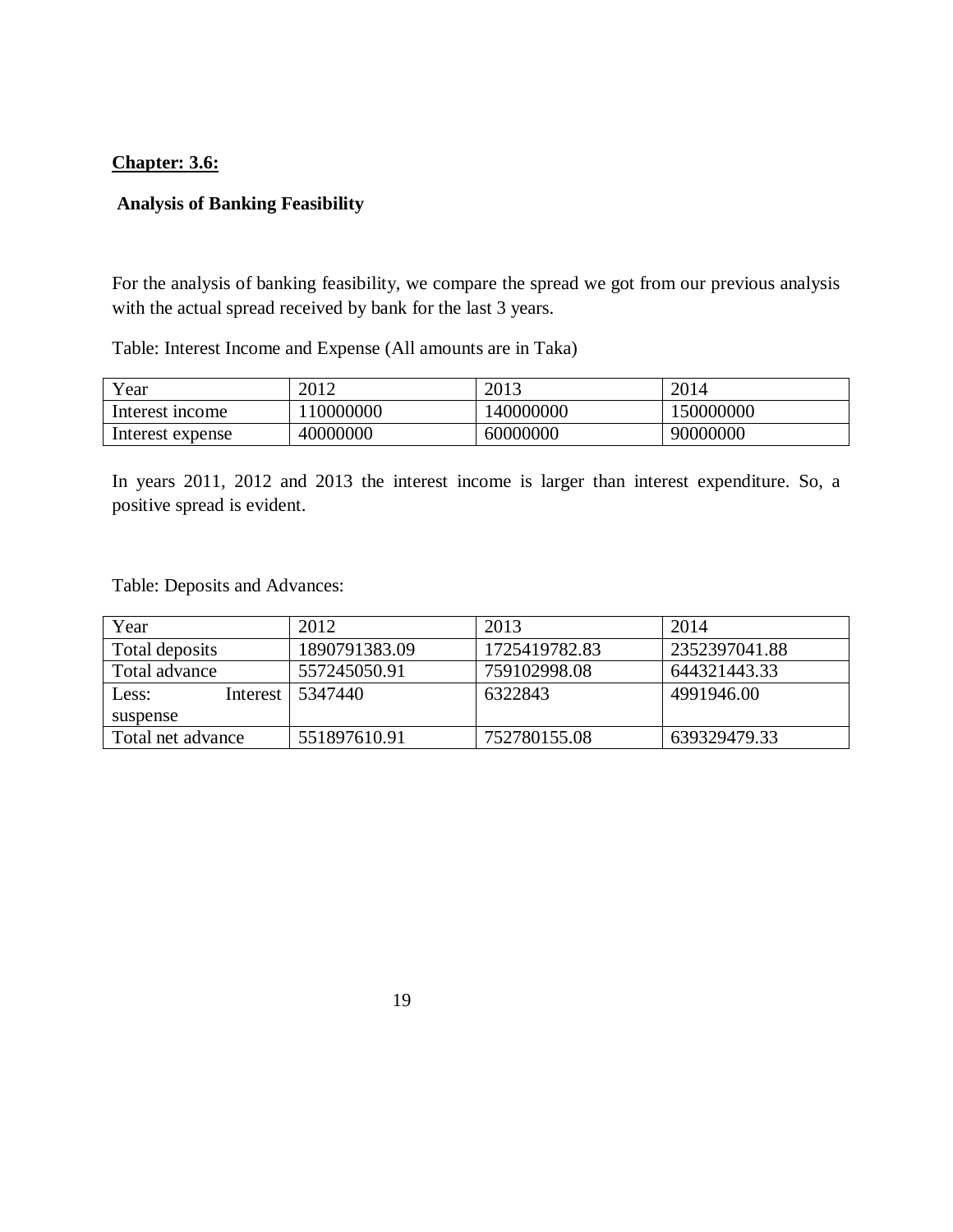#### **Chapter: 3.7: Results:**

#### **Analysis of Profit**

Cash inflow is the amount of money which the bank earns. Cash outflow is the amount of money which is the expenditure for the bank. From the statement of income and expenditure, the cash inflows and cash outflows are seen. The table below shows the analysis of profit for the last 3 years:

Table: Cash inflow and outflow:

| Year         | 2012      | 2013      | 2014      |
|--------------|-----------|-----------|-----------|
| Cash inflow  | 110000000 | 140000000 | 190000000 |
| Cash outflow | 50000000  | 60000000  | 110000000 |

From the above table, we can see that, the cash inflows are greater than cash outflows in all 3 years. A positive profit is evident.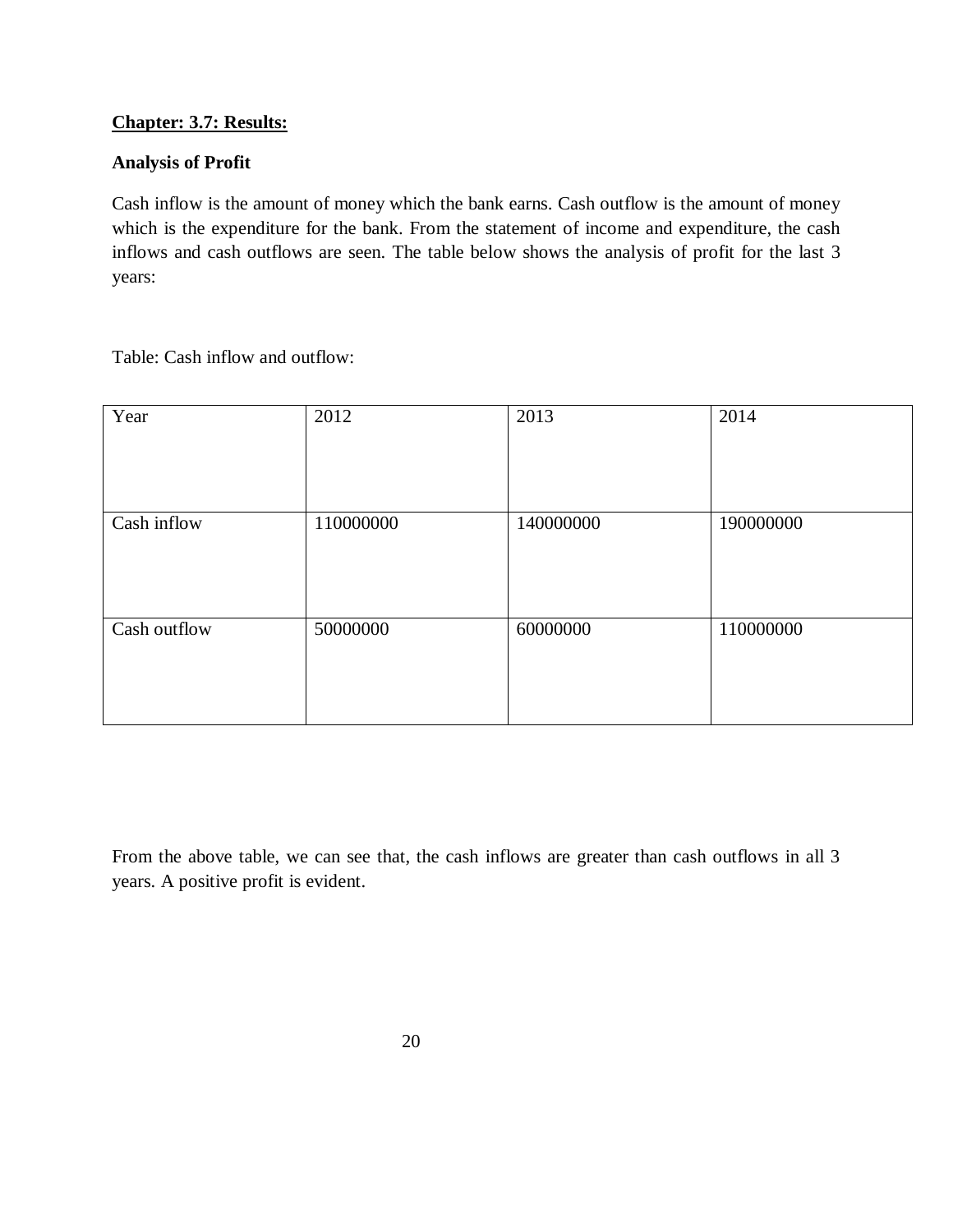#### **Chapter:3.8:Role of banking activity in the overall profit :**

The role of banking activity in the overall profit is more focused on non-banking activities to make money like:

- Commission on foreign bills
- Remittances
- LC. Inland commission
- Remittances foreign
- LG. Inland Commission
- Commission bills-inland and foreign
- LC. Foreign commission
- Exchanges
- Lockers
- Commission on MICR cheque book
- Misc. earnings
- Account maintenance fee
- Transfer charges

#### Table: Interest spread and Total profit

(All amounts are in Taka)

| Year            | 2012       | 2013      | 2014      |
|-----------------|------------|-----------|-----------|
| Interest spread | 83043431.8 | 79183762  | 85387748  |
| Total profit    | 155570323  | 188124865 | 229257057 |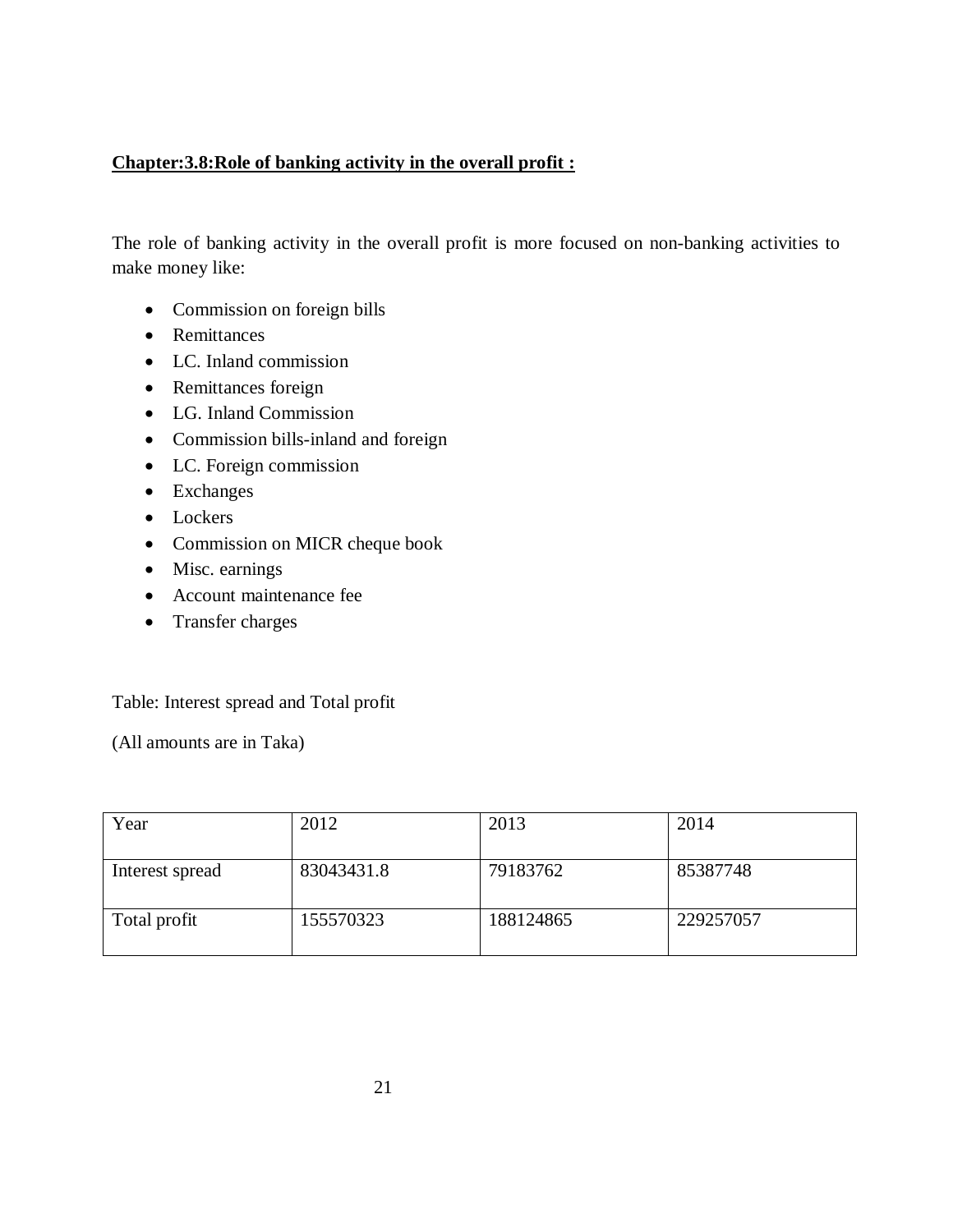#### **Chapter:3.9: Findings:**

The findings from this project can be seen from different areas:

Firstly, the bank on which I conducted my research has a profitable bank's record. Secondly, this bank takes on more deposits than it gives out loans and advances. Thirdly, this bank's income is more than its expenditure. Fourthly, it takes large interest receivables than it gives out its payables. Fifthly, the interest income is larger than its interest expense. Sixthly, the cash inflows are greater than its cash outflows.

My focus was to mainly to find how the branch is generating as well as increasing profit. Being a bank, it is supposed to do so by concentrating on banking activities. Non-banking activities are not considered to be avoided but the bank should not pay more attention to it than its core banking activities.

After all the analysis, it can be said that, this branch is profitable but since 2012, it has been increasing its profit through non- banking activities. It has been more focused on the wholesale funding. The reasons behind such attempt could be lacking of creditworthy client, interest in easy money making without default risk etc.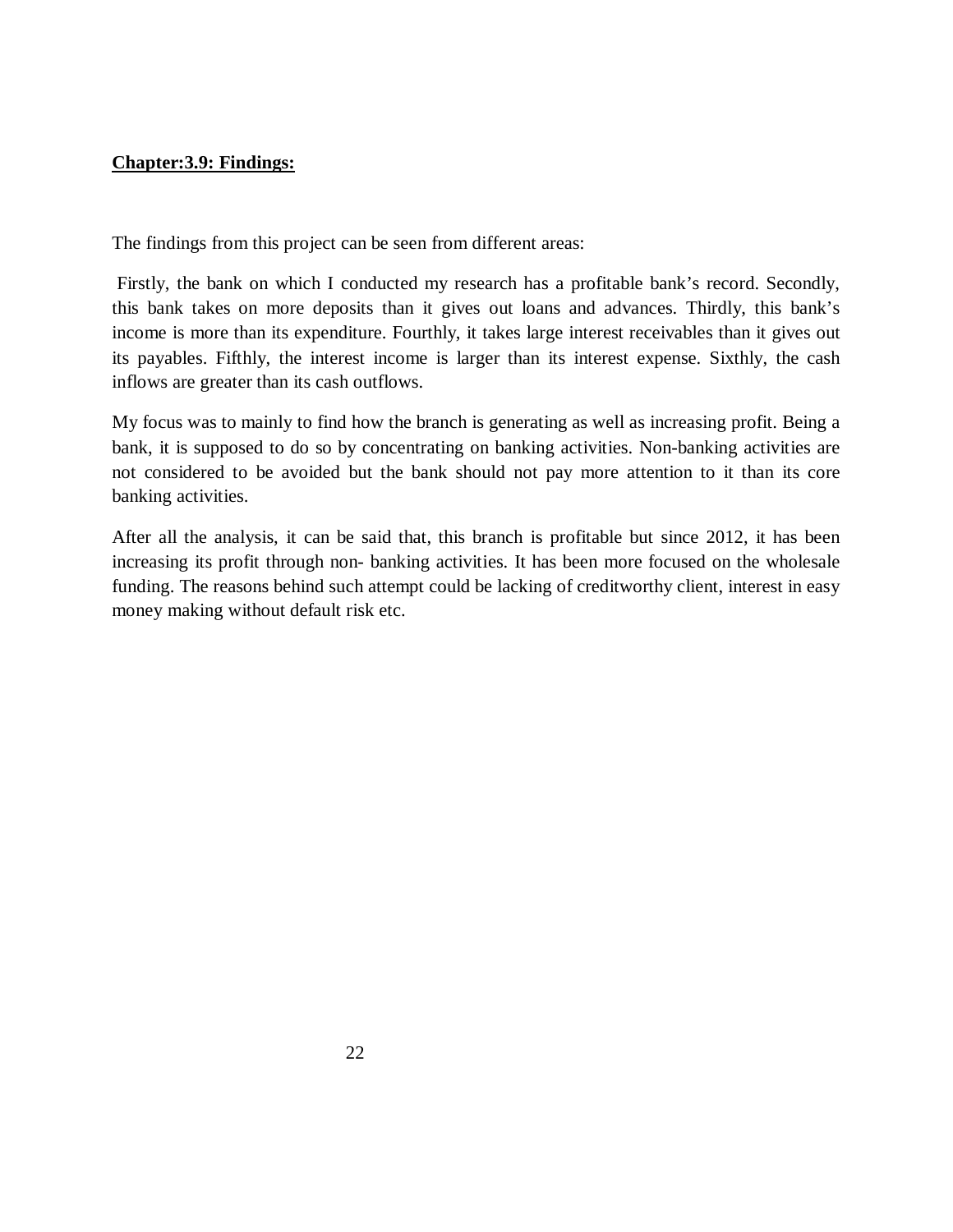#### **Conclusion:**

A fact for anyone interested in reforming the financial system is the universal recognition that modern societies need banking. In the trust form, banks take savings deposit and rather than hiding that money in vaults, lend it out for productive purposes. This provides credit for families, small businesses, corporations and state and local governments. Anyone looking to borrow money would have to find their own wealthy individual with extra available cash. Banks are middlemen but they serve a vital role that, its best complements economic prosperity by making sure the best ideas get the financial support to grow.

Janata Bank Ltd. Mohammadpur corporate branch is slowly consolidating its banking system and growing ever larger. They tend to focus instead on generating profits through a host of other complex methods. But, in their absence, lending does not go away; it merely filters down to a different set of less regulated intermediaries, typically known as shadow banking sector. With shadow banks making more and more traditional loans, the consequences will be far greater as shadow banks are more intertwined with traditional banks.

So, if banks derive less and less of their profits from lending, the rest of the lending is done by hedge funds, private equity firms and other asset managers which raise money from high net worth individuals and institutions like pension funds and make investments on their behalf.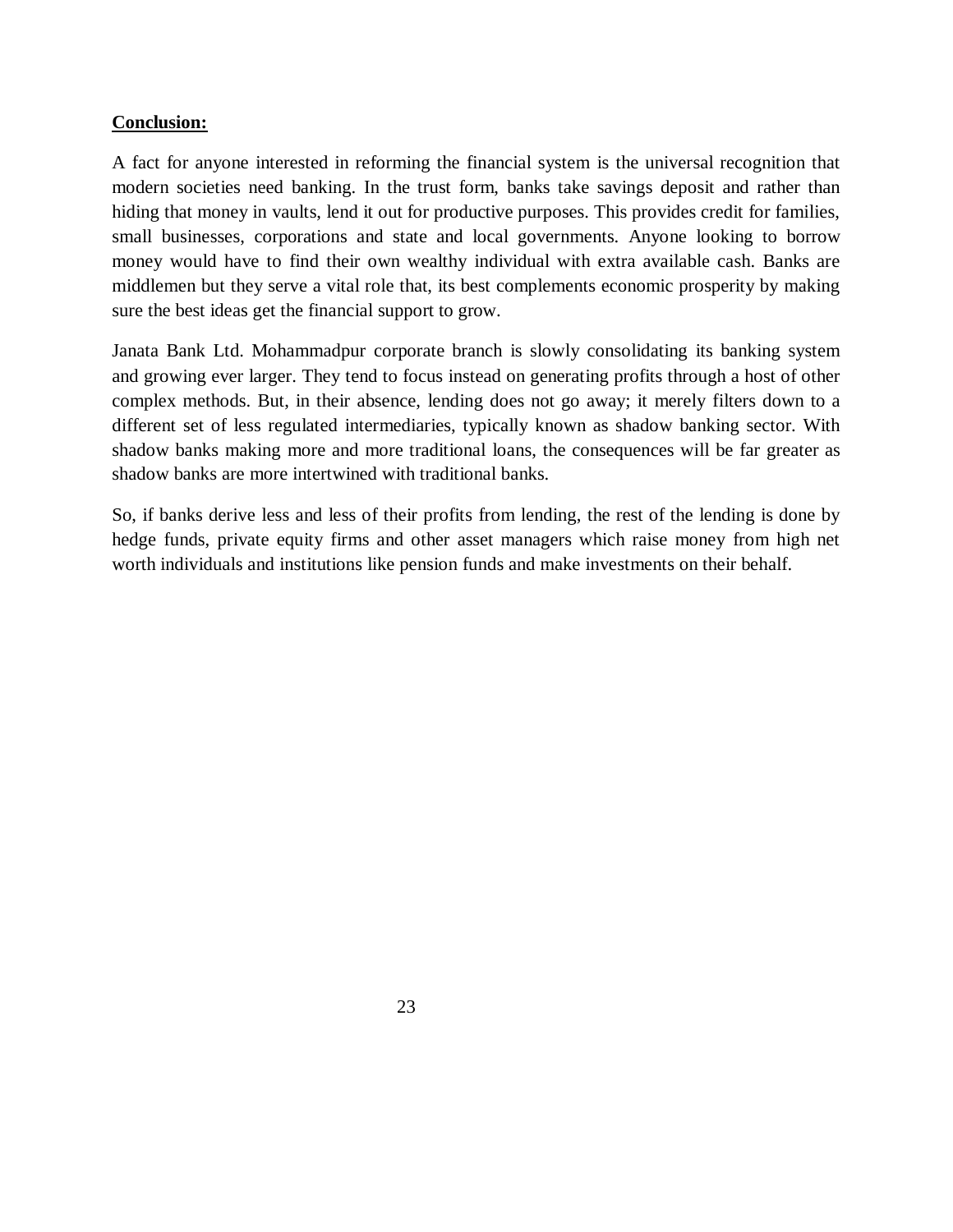### **References:**

- 1. Chowdury, L.R; "A Textbook on Banker's Advances"; 2nd Edition; Paradise Printer; 2002.(Page No. 302-303)
- 2. DR.A R Khan: Bank Management A fund Emphasis. 3rd Print; Brothers' Publications.(Page No. 168-175)
- 3. "Functions of Bank and Other financial institution" published by Bangladesh Bank, 2008
- 4. CRM Guideline by Bangladesh Bank, 2005. (Page No. 1-4, 18-25)
- 5. Annual Report Janata Bank Limited 2012-2013(Page No. 14, 15, 17, 18, 71-73, 245)
- 6. Annual Report Bangladesh Bank 2012(Page No. 65-71)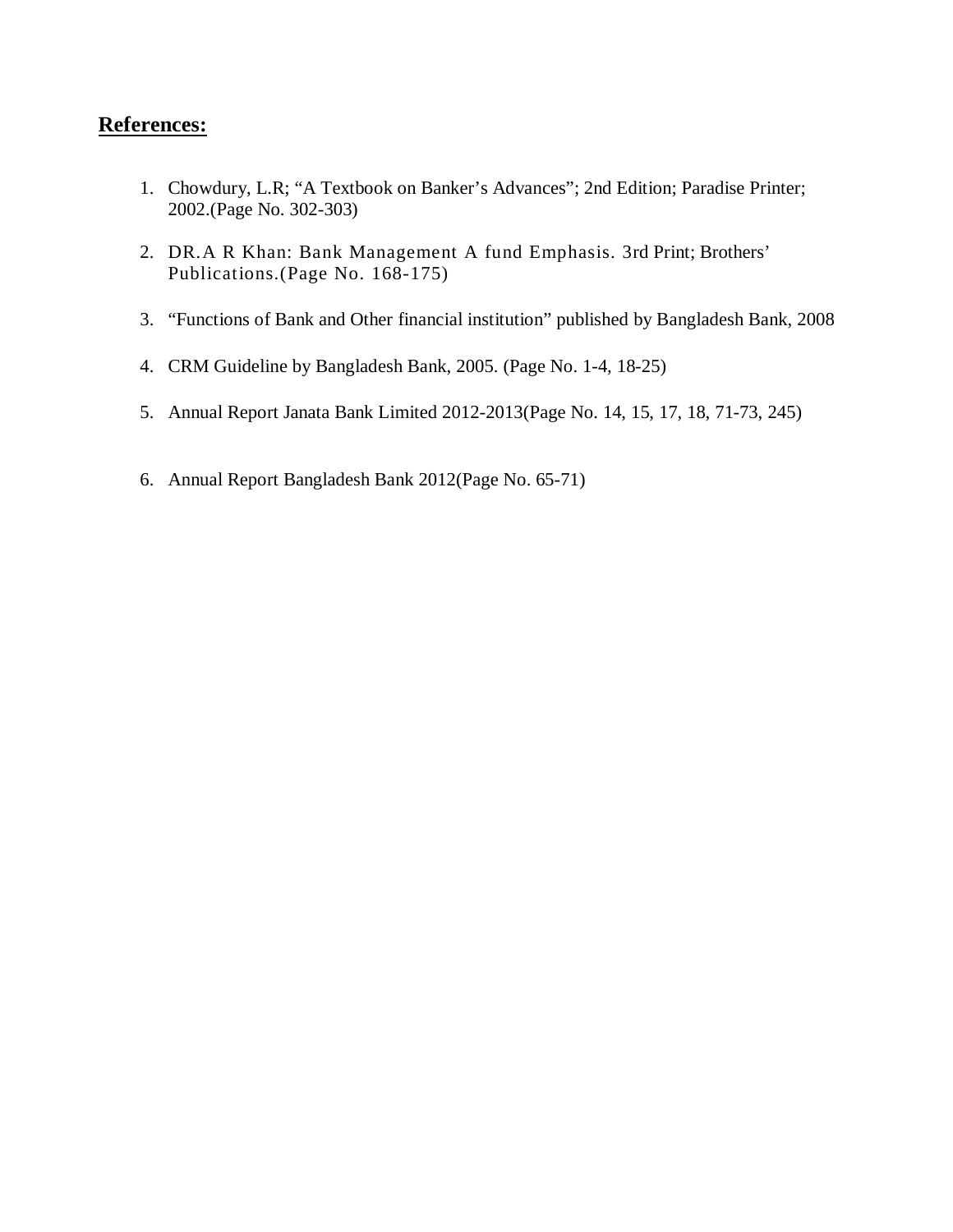Consolidated Statement of Financial Position (Balance Sheet)

 $\blacksquare$ 

as at 31 December 2014

 $-$ 

|                                                                                           | <b>Note</b> | 2014                            | 2013                            |
|-------------------------------------------------------------------------------------------|-------------|---------------------------------|---------------------------------|
|                                                                                           |             | Taka                            | Taka                            |
| PROPERTY AND ASSETS                                                                       |             |                                 |                                 |
| Cash                                                                                      | 3.00        | 39,886,333,477                  | 33,523,433,921                  |
| Cash in hand (including foreign currencies)<br>Balance with Bangladesh Bank and its agent |             | 5,015,888,747                   | 6,177,058,034                   |
| bank(s) (including foreign currencies)                                                    |             | 34,870,444,730                  | 27, 346, 375, 887               |
| <b>Balance with other banks and financial</b>                                             |             |                                 |                                 |
| institutions                                                                              | 4.00        | 15,424,152,949                  | 13,022,788,855                  |
| In Bangladesh                                                                             |             | 3,869,025,985                   | 798,666,469                     |
| Outside Bangladesh                                                                        |             | 11,555,126,964                  | 12,224,122,386                  |
| Money at call and short notice                                                            | 5.00        | 2,049,955,555                   | 1,528,573,549                   |
| <b>Investments</b>                                                                        | 6.00        | 198,861,474,358                 | 195,312,603,088                 |
| Government                                                                                |             | 178,826,733,257                 | 175,955,254,025                 |
| Others                                                                                    |             | 20,034,741,101                  | 19,357,349,063                  |
| <b>Loans and advances</b>                                                                 | 7.00        | 320, 853, 267, 621              | 286,543,099,163                 |
| Loans, cash credit, overdrafts etc.                                                       |             | 304,169,123,460                 | 267, 266, 667, 941              |
| Bills purchased and discounted                                                            |             | 16,684,144,161                  | 19,276,431,222                  |
| Fixed assets including land, building                                                     |             |                                 |                                 |
| furniture and fixtures                                                                    | 8.00        | 9,783,079,977                   | 9,777,915,295                   |
| <b>Other assets</b>                                                                       | 9.00        | 43,917,665,356                  | 47,265,380,976                  |
| <b>Non-banking assets</b>                                                                 | 10.00       |                                 |                                 |
| <b>TOTAL PROPERTY AND ASSETS</b>                                                          |             | 630,775,929,293                 | 586,973,794,847                 |
| <b>LIABILITIES AND SHAREHOLDERS' EQUITY</b>                                               |             |                                 |                                 |
| <b>Liabilities</b>                                                                        |             |                                 |                                 |
| Borrowings from other banks, financial institutions                                       |             |                                 |                                 |
| and agents                                                                                | 11.00       | 4,895,987,417                   | 8,659,231,673                   |
| Deposits and other accounts                                                               | 12.00       | 515,980,415,156                 | 478,559,884,853                 |
| Current accounts and other accounts etc.                                                  |             | 59,677,777,172                  | 61, 241, 348, 330               |
| Bills payable                                                                             |             | 4,056,750,490                   | 3,447,652,430                   |
| Savings bank deposits                                                                     |             | 102,636,047,312                 | 93,526,875,315                  |
| Fixed deposits<br>Other deposits                                                          |             | 349,609,840,182                 | 320, 344, 008, 778              |
| <b>Other liabilities</b>                                                                  | 13.00       | 70,433,085,875                  | 62,738,272,426                  |
| <b>Total liabilities</b>                                                                  |             | 591,309,488,448                 | 549,957,388,952                 |
| <b>Shareholders' equity</b>                                                               |             | 39,466,440,845                  | 37,016,405,895                  |
|                                                                                           | 14.00       |                                 |                                 |
| Share capital-paid-up<br>Statutory reserve                                                | 15.00       | 19,140,000,000<br>8,969,194,381 | 19,140,000,000<br>7,919,183,534 |
| Legal reserve                                                                             | 16.00       | 116,977,583                     | 99,903,232                      |
| Assets revaluation reserve                                                                | 17.00       | 6,121,506,000                   | 6,140,901,167                   |
| Foreign currency translation reserve                                                      | 18.00       | 255,521,467                     | 236,513,619                     |
| Revaluation reserve for HTM                                                               | 19.00       | 261,113,482                     | 235,881,492                     |
| Revaluation reserve for HFT                                                               | 20.00       | 950,990,213                     | 673,267,602                     |
| Revaluation reserve on shares                                                             |             | 3,294,394,493                   | 3,606,993,099                   |
| Retained earnings                                                                         | 21.00       | 356,743,226                     | (1,036,237,850)                 |
| TOTAL LIABILITIES AND SHAREHOLDERS' EQUITY                                                |             | 630,775,929,293                 | 586,973,794,847                 |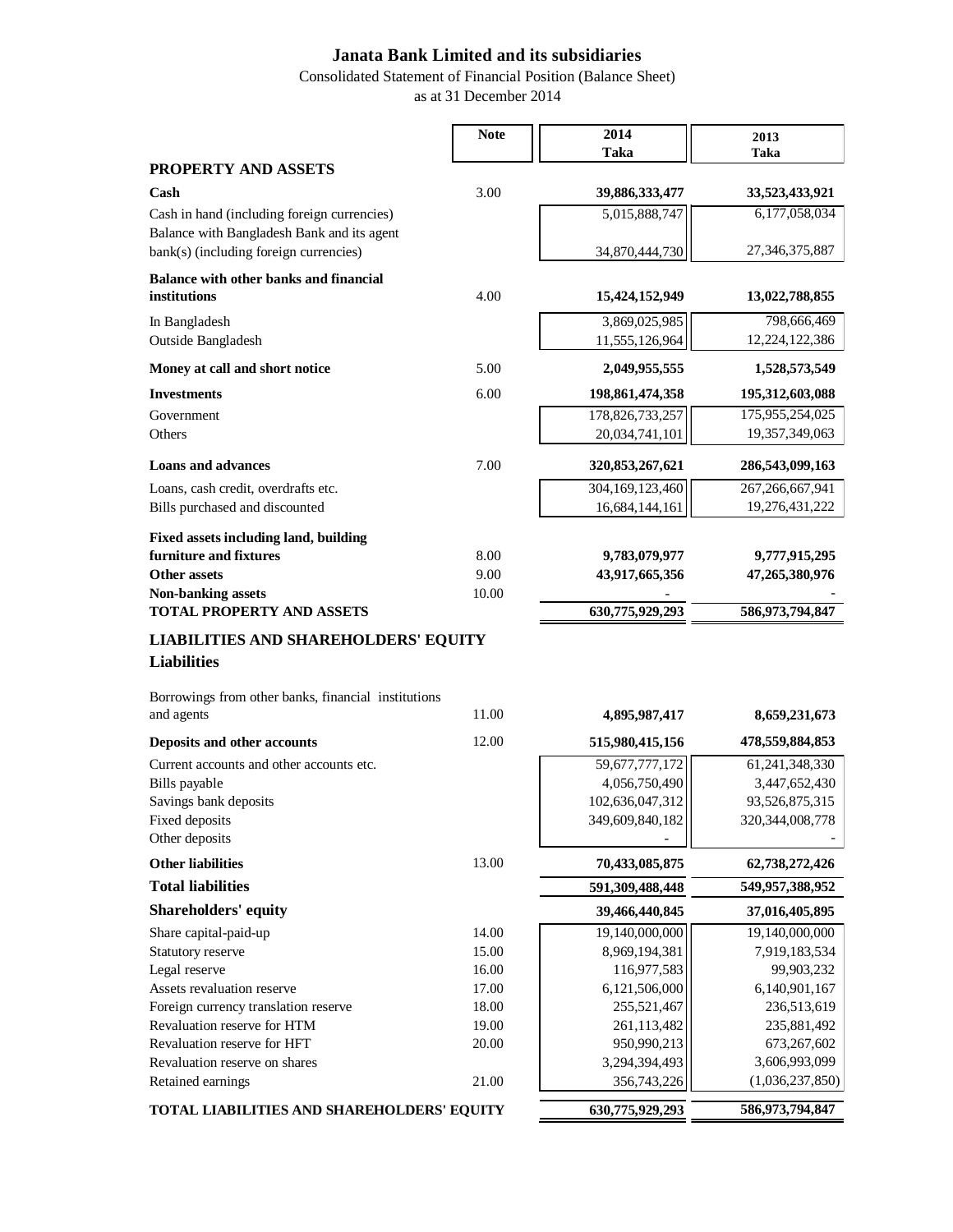Consolidated Statement of Financial Position (Balance Sheet) as at 31 December 2014

|                                                                | <b>Note</b> | 2014             | 2013           |
|----------------------------------------------------------------|-------------|------------------|----------------|
|                                                                |             | Taka             | Taka           |
| <b>Off-Balance sheet items</b>                                 |             |                  |                |
| <b>Contingent liabilities</b>                                  | 22.00       | 72,495,156,792   | 99,726,433,170 |
| Acceptances and endorsements                                   |             |                  |                |
| Letters of guarantee                                           |             | 10,809,880,961   | 12,581,565,561 |
| Irrevocable letters of credit                                  |             | 56,413,554,043   | 82,031,203,368 |
| Bills for collection                                           |             | 5, 271, 721, 788 | 5,113,664,241  |
| Other contingent liabilities                                   |             |                  |                |
| <b>Other commitments</b>                                       |             |                  |                |
| Documentary credits and short term trade-related transactions  |             |                  |                |
| Forward assets purchased and forward deposits placed           |             |                  |                |
| Undrawn note issuance and revolving underwriting facilities    |             |                  |                |
| Undrawn formal standby facilities, credit lines and            |             |                  |                |
| other commitments                                              |             |                  |                |
| Total off-balance sheet items including contingent liabilities |             | 72,495,156,792   | 99,726,433,170 |
|                                                                |             |                  |                |

**Net Asset Value Per Share (NAVPS) 206.20 193.40**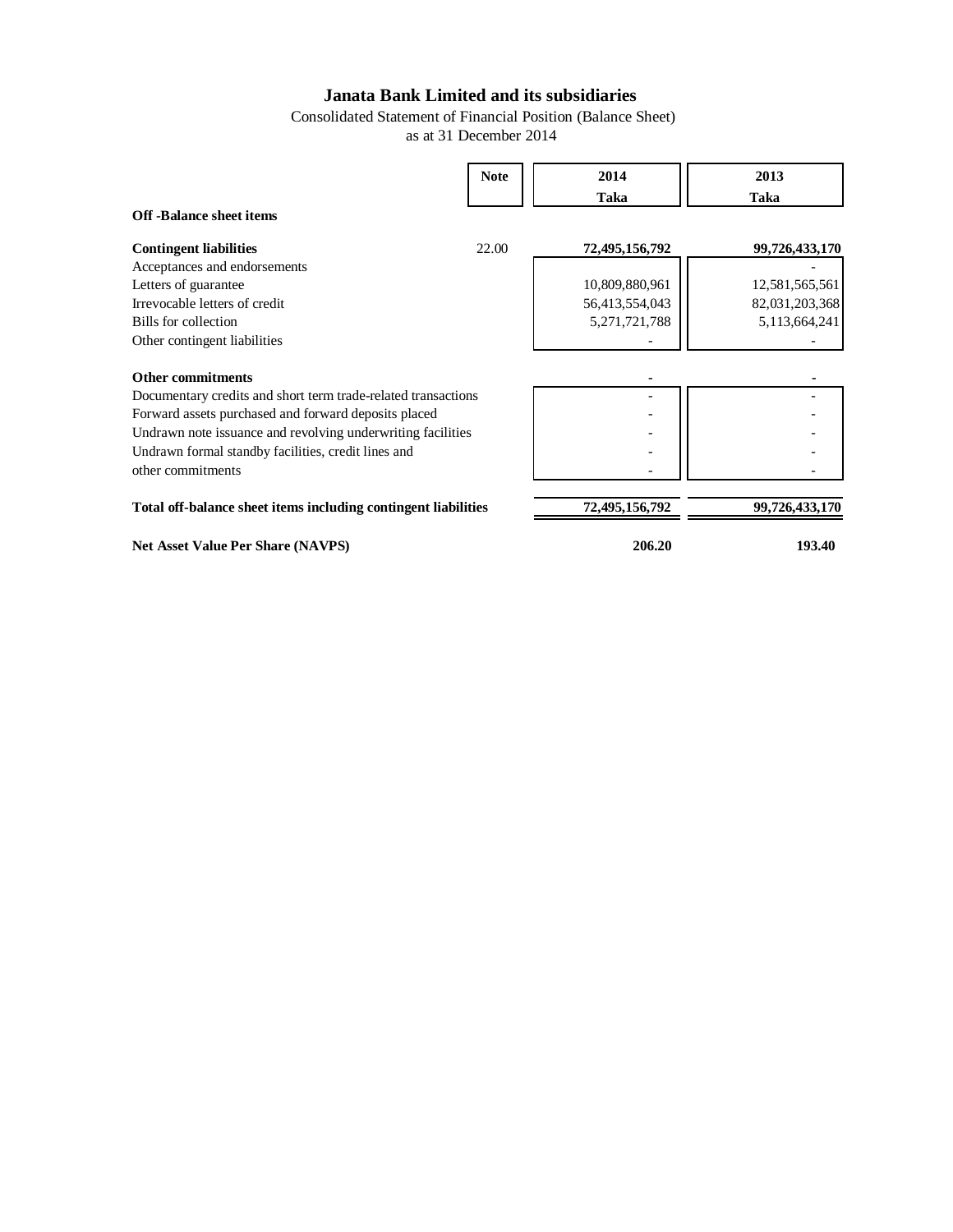Consolidated Statement of Comprehensive Income (Profit and Loss Account) for the year ended 31 December 2014

|                                                    | <b>Note</b> | 2014<br>Taka    | 2013<br>Taka      |
|----------------------------------------------------|-------------|-----------------|-------------------|
| <b>Operating income</b>                            |             |                 |                   |
| Interest income                                    | 24.00       | 33,642,548,911  | 36, 203, 647, 402 |
| Interest paid on deposits and borrowings etc.      | 25.00       | 35,986,817,134  | 34,215,363,219    |
| Net interest income                                |             | (2,344,268,223) | 1,988,284,183     |
| Investment income                                  | 26.00       | 16,949,536,937  | 13,894,964,599    |
| Commission, exchange and brokerage                 | 27.00       | 4,190,705,336   | 3,856,258,688     |
| Other operating income                             | 28.00       | 1,796,629,300   | 1,378,834,048     |
| Total operating income (A)                         |             | 20,592,603,350  | 21, 118, 341, 518 |
| <b>Operating expenses</b>                          |             |                 |                   |
| Salary and allowances                              | 29.00       | 6,747,515,569   | 6,154,145,696     |
| Rent, taxes, insurance and electricity etc.        | 30.00       | 911,436,051     | 793,386,480       |
| Legal expenses                                     | 31.00       | 25,750,899      | 22,527,918        |
| Postage, stamp, telecommunication etc.             | 32.00       | 45,901,136      | 26,508,577        |
| Stationery, printings, advertisements etc.         | 33.00       | 228,159,319     | 238,209,856       |
| Chief Executive's salary and fees                  | 34.00       | 4,551,612       | 11,342,172        |
| Directors' fees                                    | 35.00       | 3,916,500       | 3,457,267         |
| Auditors' fees                                     | 36.00       | 6,695,204       | 3,985,070         |
| Depreciation, repairs and maintenance              | 37.00       | 591,217,372     | 511,622,109       |
| Other operating expenses                           | 38.00       | 1,272,187,353   | 1,106,340,401     |
| Total operating expenses (B)                       |             | 9,837,331,015   | 8,871,525,546     |
| Profit/(loss) before provision & tax $(C) = (A-B)$ |             | 10,755,272,335  | 12,246,815,972    |
| Provision for loans and advances                   | 39.00       | 3,119,694,903   | 53,919,355        |
| Provision for off balance sheet exposures          | 40.00       |                 |                   |
| Provision for other assets                         | 41.00       |                 | 13,908,114        |
| Provision for employees benefit                    | 42.00       | 1,740,000,000   | 1,139,137,905     |
| Provision for diminution value of investment       |             |                 |                   |
| Other provisions                                   | 43.00       | 121,084,492     | 323,866,670       |
| Total provision (D)                                |             | 4,980,779,395   | 1,530,832,044     |
| Total profit/(loss) before tax $(E) = (C-D)$       |             | 5,774,492,940   | 10,715,983,928    |
| Provision for taxation (F)                         | 44.00       | 1,943,397,140   | 1,107,603,183     |
| Current tax                                        |             | 2,090,433,173   | 823,016,258       |
| Deferred tax                                       |             | (147, 036, 033) | 284,586,925       |
| Net profit/(loss) after tax $(G) = (E-F)$          |             | 3,831,095,800   | 9,608,380,745     |
| Net profit attributable to:                        |             |                 |                   |
| Equity holders of the Bank                         |             | 3,831,095,800   | 9,608,380,745     |
| Non-controlling interest                           |             |                 |                   |
|                                                    |             | 3,831,095,800   | 9,608,380,745     |
| Net profit for the year                            |             | 3,831,095,800   | 9,608,380,745     |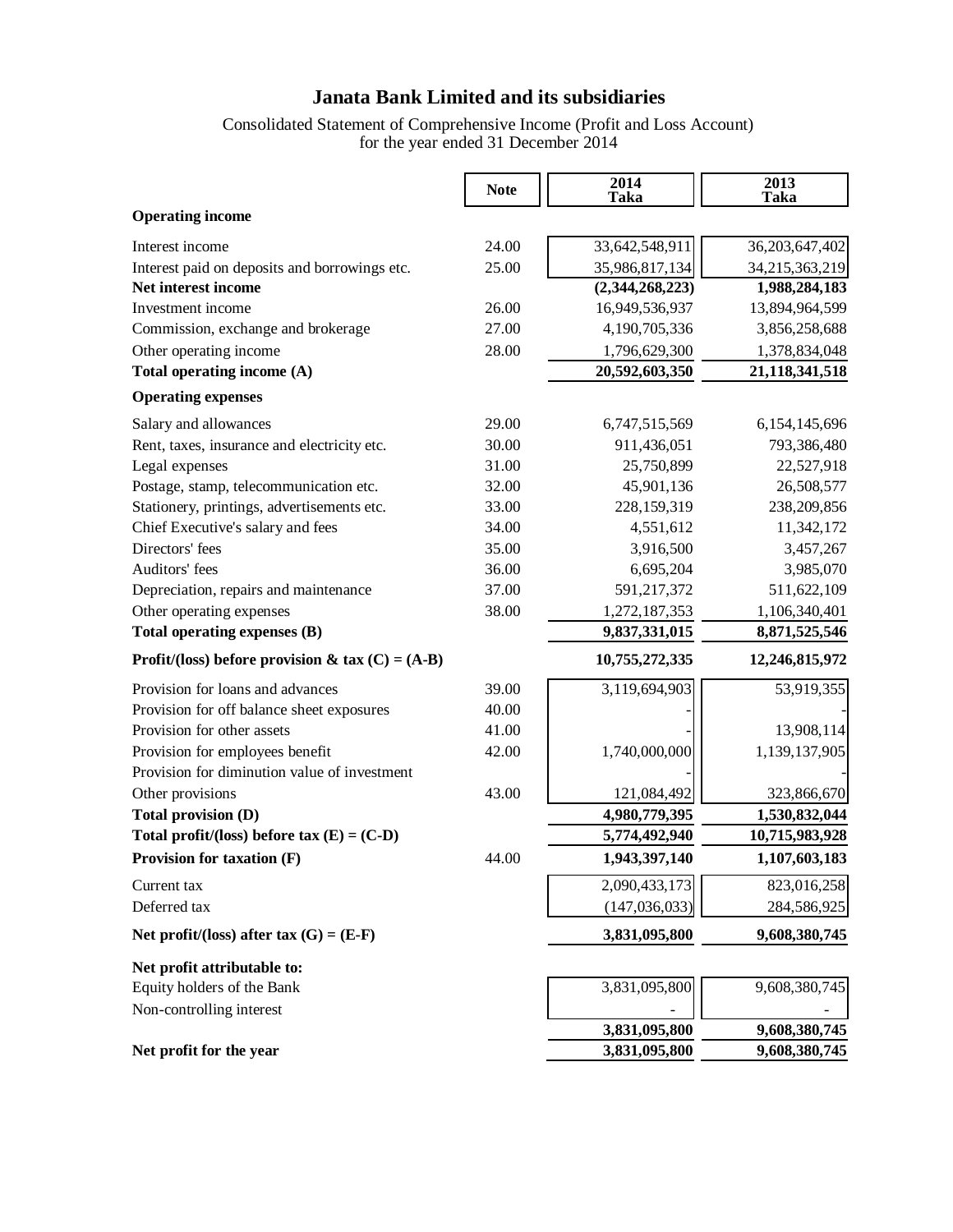#### **Appropriations**

| Statutory reserve               |       | 1,050,010,847 | 1,952,727,802 |
|---------------------------------|-------|---------------|---------------|
| General reserve                 |       |               |               |
| Legal reserve                   |       | 17,074,351    | 14,474,329    |
|                                 |       | 1,067,085,198 | 1,967,202,131 |
| <b>Retained surplus</b>         |       | 2,764,010,602 | 7,641,178,614 |
| <b>Earnings Per Share (EPS)</b> | 46.00 | 20.02         | 86.82         |

The annexed notes 01 to 56 form an integral part of these financial statements.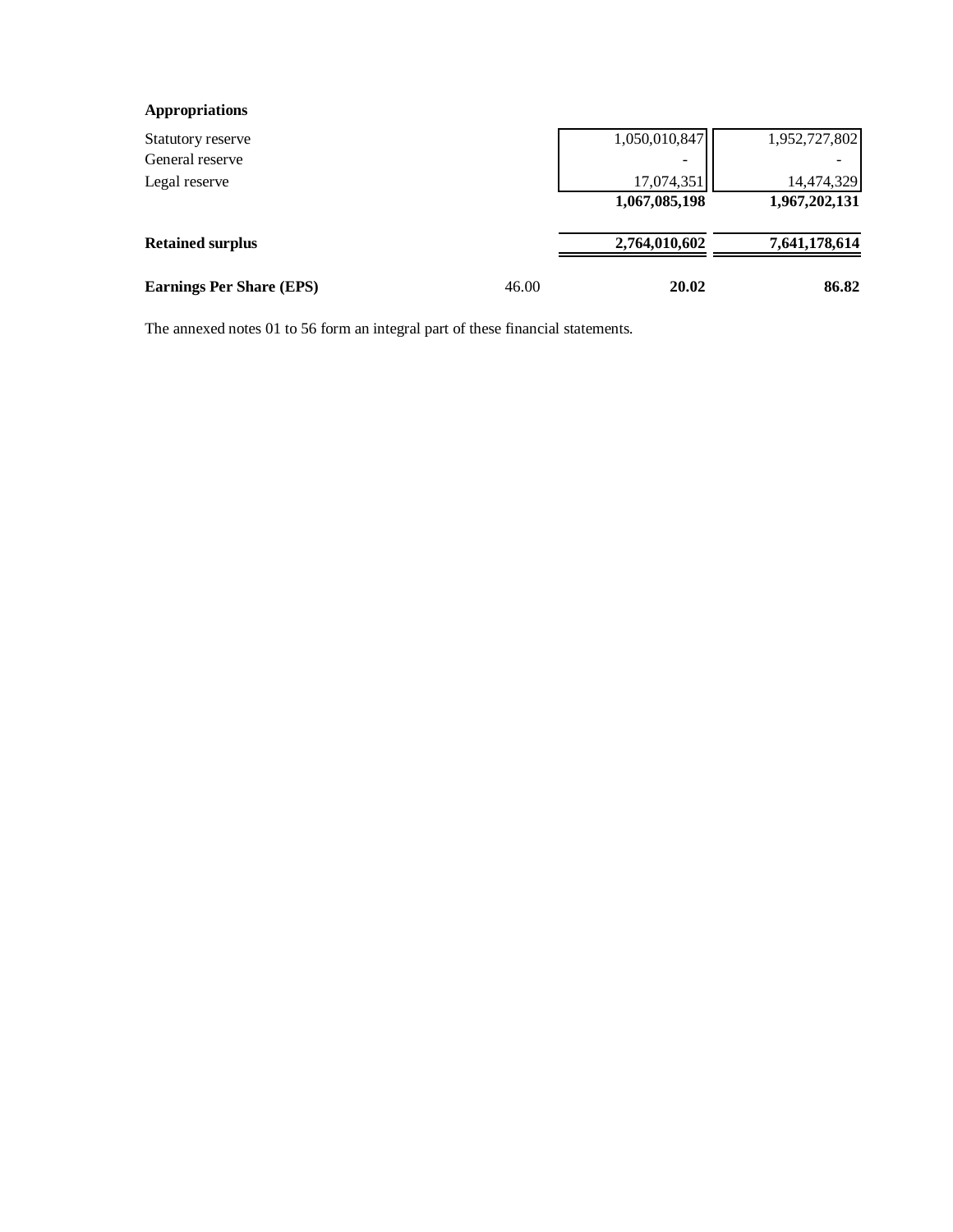Consolidated Statement of Cash Flows for the year ended 31 December 2014

'n

 $\blacksquare$ 

|    |                                                         | 2014              | 2013                |
|----|---------------------------------------------------------|-------------------|---------------------|
|    |                                                         | Taka              | Taka                |
| A. | Cash flows from operating activities                    |                   |                     |
|    | Interest received                                       | 32,571,900,529    | 35,487,533,378      |
|    | Interest paid                                           | (35,261,292,343)  | (33, 435, 595, 212) |
|    | Dividend received                                       | 1,286,758,746     | 1,387,780,906       |
|    | Fees and commission receipt in cash                     | 2,648,888,700     | 2,459,177,870       |
|    | Cash paid to employees                                  | (6,752,067,181)   | (6,165,487,868)     |
|    | Cash paid to suppliers                                  | (228, 159, 319)   | (238, 209, 856)     |
|    | Income from investment                                  | 14,701,697,555    | 10,488,665,971      |
|    | Receipt from other operating activities                 | 1,796,629,300     | 1,336,211,306       |
|    | Paid for other operating activities                     | (2,823,342,121)   | (1,719,801,198)     |
|    | Recoveries of previously written-off loans & advances   | 1,374,663,600     | 927,200,000         |
|    | Income tax paid                                         | (2,590,610,295)   | (3,507,537,195)     |
|    | Cash generated from operating activities                | 6,725,067,171     | 7,019,938,101       |
|    | Increase/(decrease) in operating assets and liabilities |                   |                     |
|    | Loans and advances to customers                         | (34,310,168,458)  | 19,264,390,197      |
|    | Other assets                                            | 6,970,054,933     | (7, 130, 394, 105)  |
|    | Other liabilities                                       | (786, 806, 272)   | (11, 767, 791, 357) |
|    | Deposits from other banks                               | 27,360,914        | (3,459,189)         |
|    | Deposits from customers                                 | 37, 393, 169, 389 | 68, 382, 027, 275   |
|    |                                                         | 9,293,610,506     | 68,744,772,822      |
|    | Net cash flow from operating activities (A)             | 16,018,677,677    | 75,764,710,923      |
| В. | <b>Cash flows from investing activities</b>             |                   |                     |
|    | (Purchase)/sales of securities and bond (others)        | (989, 990, 644)   | (1,638,360,298)     |
|    | (Purchase)/sale of securities (Government)              | (3,051,520,477)   | (83,616,848,575)    |
|    | (Purchase)/sale of property, plant and equipments       | (460,093,280)     | (534, 721, 015)     |
|    | Net cash flow from investing activities (B)             | (4,501,604,401)   | (85,789,929,888)    |
| C. | <b>Cash flows from financing activities</b>             |                   |                     |
|    | Receipts from issue of ordinary shares (rights issue)   |                   | 8,140,000,000       |
|    | Dividend paid                                           | (10,000,000)      |                     |
|    | (Payments)/receipt from borrowings                      | (3,763,244,256)   | (2,651,247,642)     |
|    | Net cash flow from financing activities (C)             | (3,773,244,256)   | 5,488,752,358       |
| D. | Net increase/(decrease) in cash (A+B+C)                 | 7,743,829,020     | (4,536,466,607)     |
| E. | Net foreign exchange difference                         | 1,541,816,636     | 1,397,080,818       |
| F. | Cash and cash equivalents at the beginning of the year  | 48,074,796,325    | 51,214,182,114      |
| G  | Cash and cash equivalents at the end of the year        | 57,360,441,981    | 48,074,796,325      |
|    | Cash and cash equivalents at end of the year represents |                   |                     |
|    | Cash in hand (including foreign currencies)             | 5,015,888,747     | 6,177,058,034       |
|    | Balance with Bangladesh Bank and its agent bank         |                   |                     |
|    | (including foreign currencies)                          | 34,870,444,730    | 27,346,375,887      |
|    | Balance with other banks and financial institutions     | 15,424,152,949    | 13,022,788,855      |
|    | Money at call and short notice                          | 2,049,955,555     | 1,528,573,549       |
|    |                                                         | 57,360,441,981    | 48,074,796,325      |
|    | <b>Net Operating Cash Flow Per Share (NOCFPS)</b>       | 83.69             | 395.84              |
|    |                                                         |                   |                     |